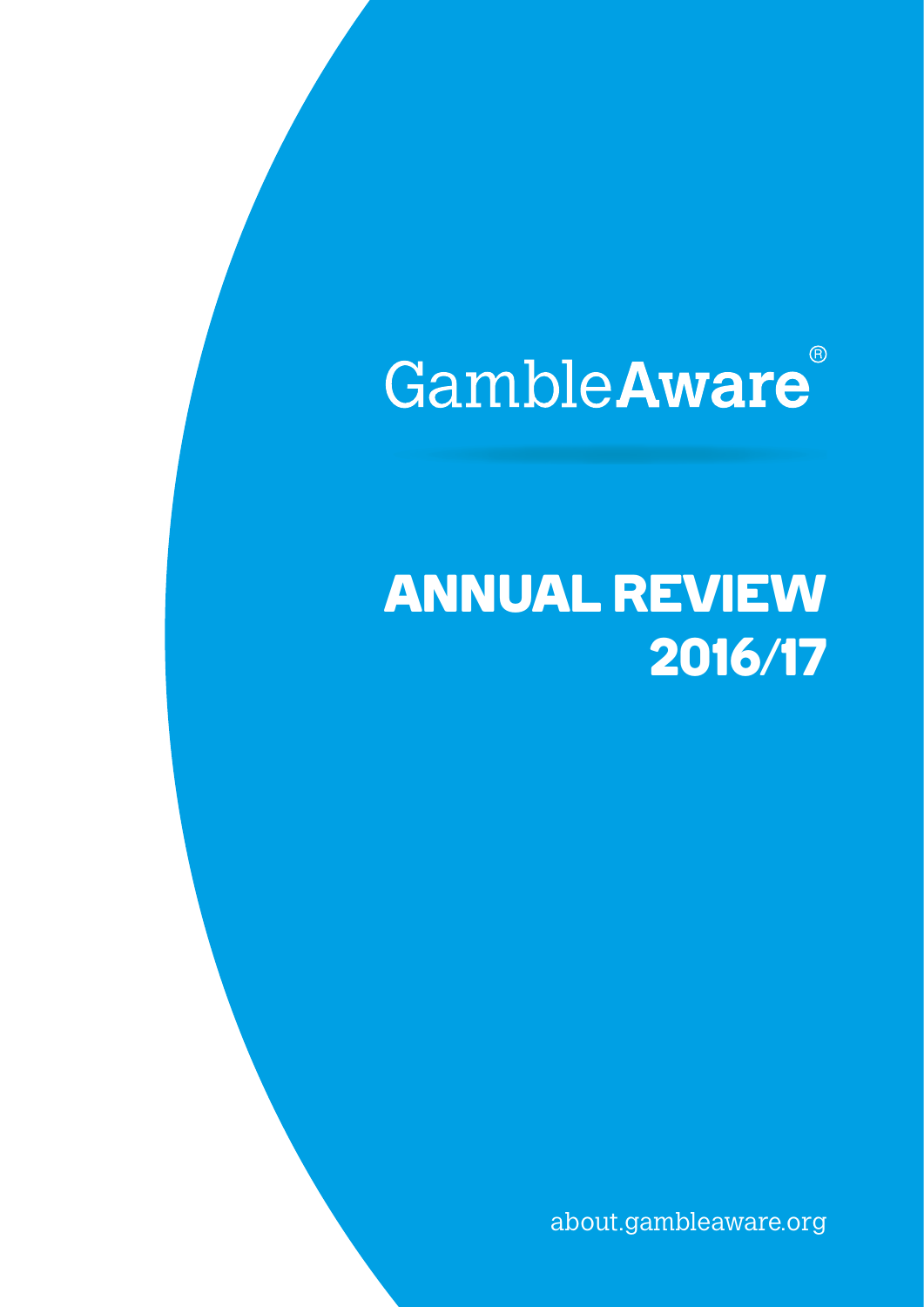### **CONSUMERS AND GAMBLING**



Source: http://www.gamblingcommission.gov.uk/PDF/Strategy-2018-2021.pdf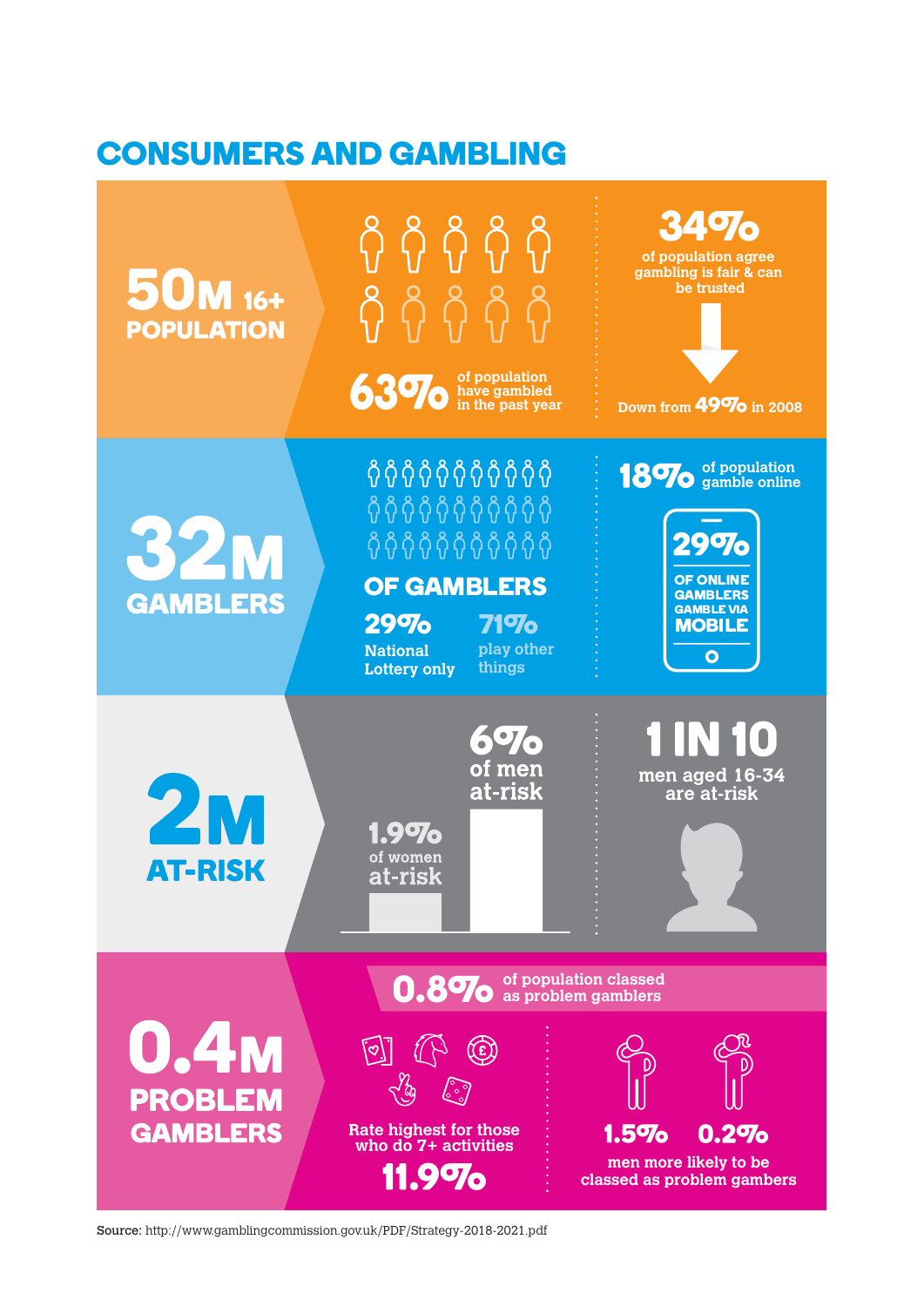Gamble **Aware** 

### **CHAIR'S FOREWORD**

### **Kate Lampard CBE**

Our strategic aim is to broaden public understanding of gambling-related harm as a public health issue and to help those that do develop problems get the support and help that they need quickly and effectively.

In November 2016, trustees published a five-year strategy that set out a number of significant organisational changes focused on strengthening the charity's independence and developing its capacity to meet its charitable objectives and to better deliver its responsibilities in relation to the National Responsible Gambling Strategy. These included re-balancing the composition of the Board in favour of trustees who have no material relationship with the gambling industry, broadening the skills and experience of both the Board and the management team, and getting fully behind BeGambleAware.org as the public-facing brand for advice and support in relation to gambling-related harm.

GambleAware is a commissioning and grant-making body, not a provider of services. Guided by the National Responsible Gambling Strategy, we develop our commissioning plans in collaboration with the Responsible Gambling Strategy Board and the Gambling Commission.

In May 2017, we published a two-year Commissioning Plan that sets out how we propose to broaden the range of services and activities we fund, support and will work with in the future. These plans will include general public awareness-raising, education and early-prevention work, particularly among young people and vulnerable communities, relapse prevention as well as exploring how to support online self-help and mutual aid initiatives.

It is critically important to ensure that we are transparent about our spending as well as the processes that govern that spending. It is no less important that all stakeholders can be confident that whatever is spent is done so wisely and is effective. The purpose of this report, our first of its kind, is to record the impact our spending decisions are having.

There is much yet to be done, but trustees have a bold vision and are determined that we do a good job of communicating our progress toward meeting our strategic objectives.

### Chair of Trustees **CONTENTS**

- **About GambleAware 1**
- **Chief Executive's Report 4**
- **How GambleAware made a difference 7**

Research

Education

**Treatment** 

- **Industry Engagement 17**
- **Financial Sustainability 18**
- **Future Plans 20**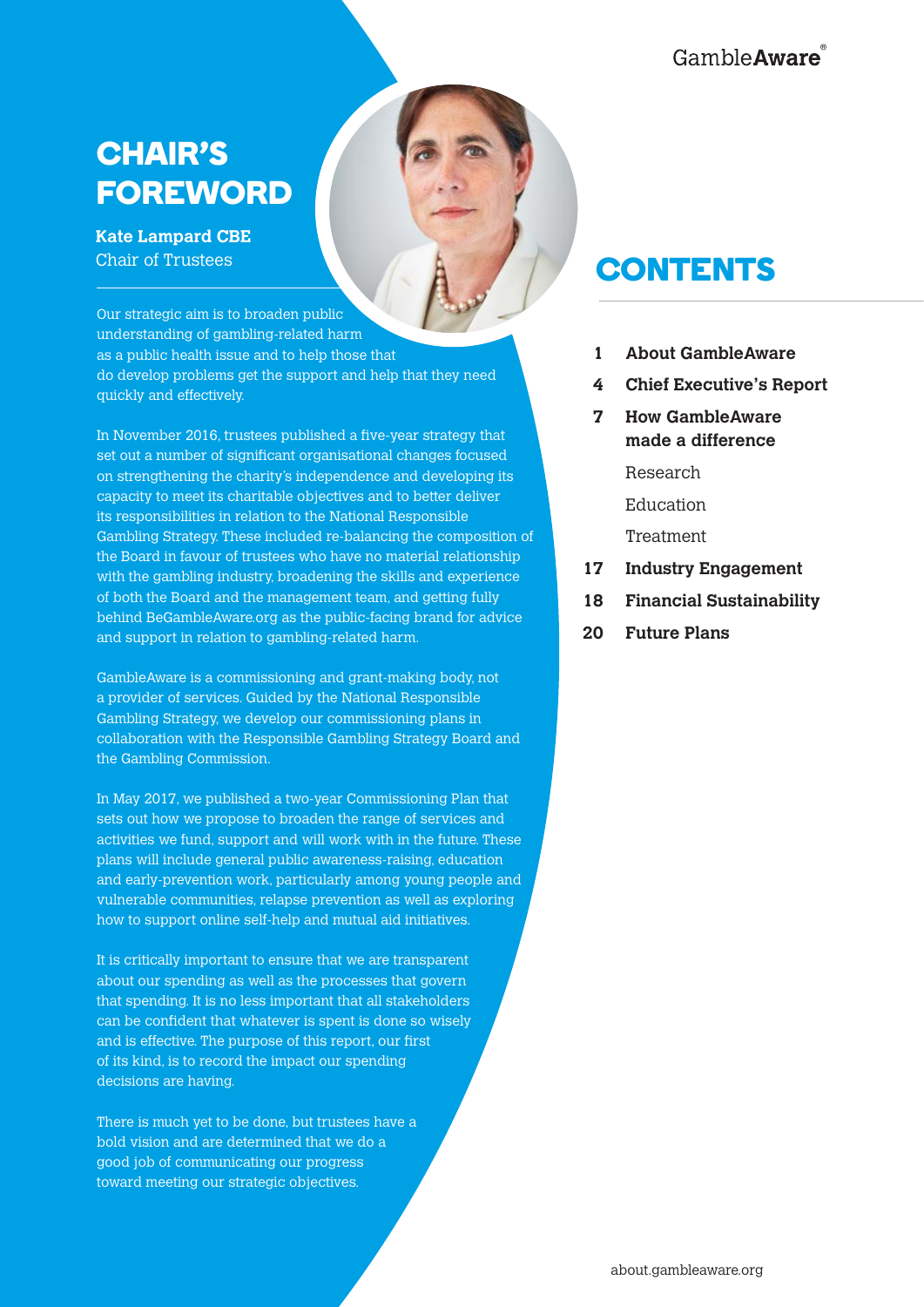## **ABOUT GAMBLEAWARE**

GambleAware is an independent charity that funds research, education and treatment services to help minimise gambling-related harm in Great Britain.

Guided by the National Responsible Gambling Strategy, the charity's strategic aim is to broaden public understanding of gambling-related harm as a public health issue and to help those that do develop problems get the support and help that they need quickly and effectively.

The current National Responsible Gambling Strategy was published in April 2016 by the Responsible Gambling Strategy Board (RGSB) and endorsed by the Gambling Commission.

GambleAware is a commissioning and grant-making body, not a provider of services. GambleAware develops its commissioning plans in collaboration with the RGSB and the Gambling Commission. These arrangements are underpinned by an 'assurance and governance framework' published in August 2012.

In May 2017, GambleAware published its latest Commissioning Plan setting out how the charity proposes to broaden the range of services and activities it funds, supports and works with in the future. These will include general public awarenessraising, education and early-prevention work, particularly among young people and vulnerable communities, relapse prevention as well as exploring how to support online self-help and mutual aid initiatives.

### **GAMBLING-RELATED HARM AS A PUBLIC HEALTH ISSUE**

The Responsible Gambling Strategy Board (RGSB) published in December 2016 a position paper on the importance of gambling-related harm as a public health issue. This paper was the first step towards one of the priority objectives set out in the National Responsible Gambling Strategy published in April 2016. The paper is intended to help bodies with a formal responsibility for population health to understand the potential implications of gamblingrelated harm, and to encourage them to have policies that are effective in addressing this harm.

According to Sir Christopher Kelly, RGSB's Chairman: "Positioning the minimisation of gambling-related harm as a priority issue with public health agencies has long been an ambition of the Board. We hope that this paper acts as a call to action and encourages those agencies to engage in a dialogue with us over the next few months and to accept their responsibilities for reducing gambling-related harm. This is a significant agenda and one which requires a collective and coordinated response".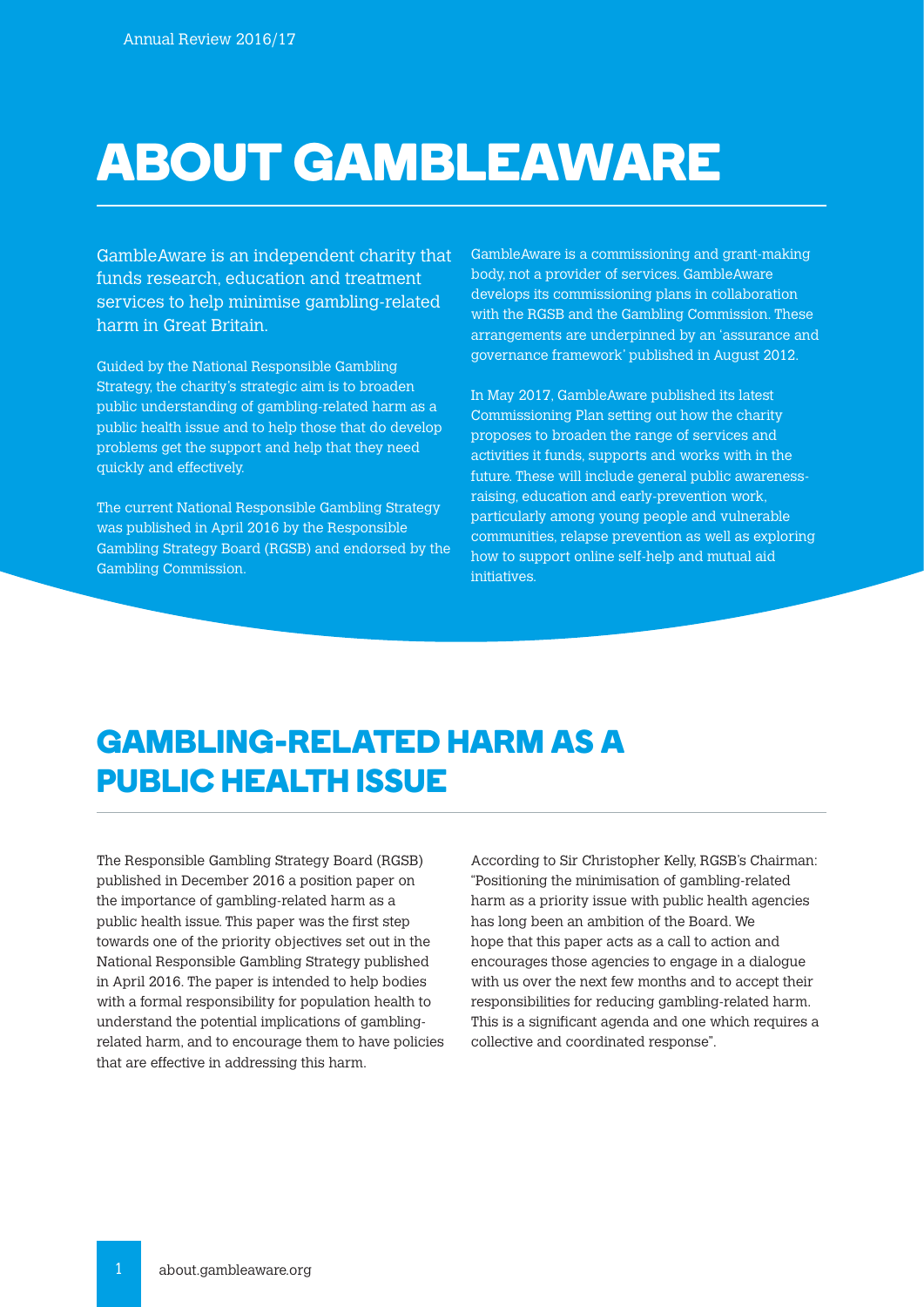### **NATIONAL RESPONSIBLE GAMBLING STRATEGY 2016-19**

The current National Responsible Gambling Strategy was published in April 2016 by the Responsible Gambling Strategy Board (RGSB) and endorsed by the Gambling Commission.

The strategy has five priority objectives:

- To develop more effective harm minimisation interventions, in particular through further experimentation and piloting of different approaches. 1
- To improve treatment through better use of knowledge, data and evaluation. 2



Priority Action 1 Understanding and measuring harm



Priority Action 5 Improving methods of identifying harmful play



Priority Action 9 Building the quality and capacity of treatment



Priority Action 2 Engagement with relevant public sector bodies and agencies



Priority Action 6 Piloting interventions



Priority Action 10 Widening and strengthening the research field and improving knowledge exchange

- To build a culture where new initiatives are routinely evaluated and findings put into practice. 3
- To encourage a wider range of organisations in the public and private sector to accept their responsibility to tackle gambling-related harm. 4
- To progress towards a better understanding of gambling-related harm and its measurement. 5

To achieve these objectives, the following twelve priority actions should be taken:



Priority Action 3 Consolidating a culture of evaluation



Priority Action 7 Self-exclusion



Priority Action 11 Horizon scanning



Priority Action 4 Increased understanding of the effects of product characteristics and environment



Priority Action 8 Education to prevent gambling-related harm



Priority Action 12 Public engagement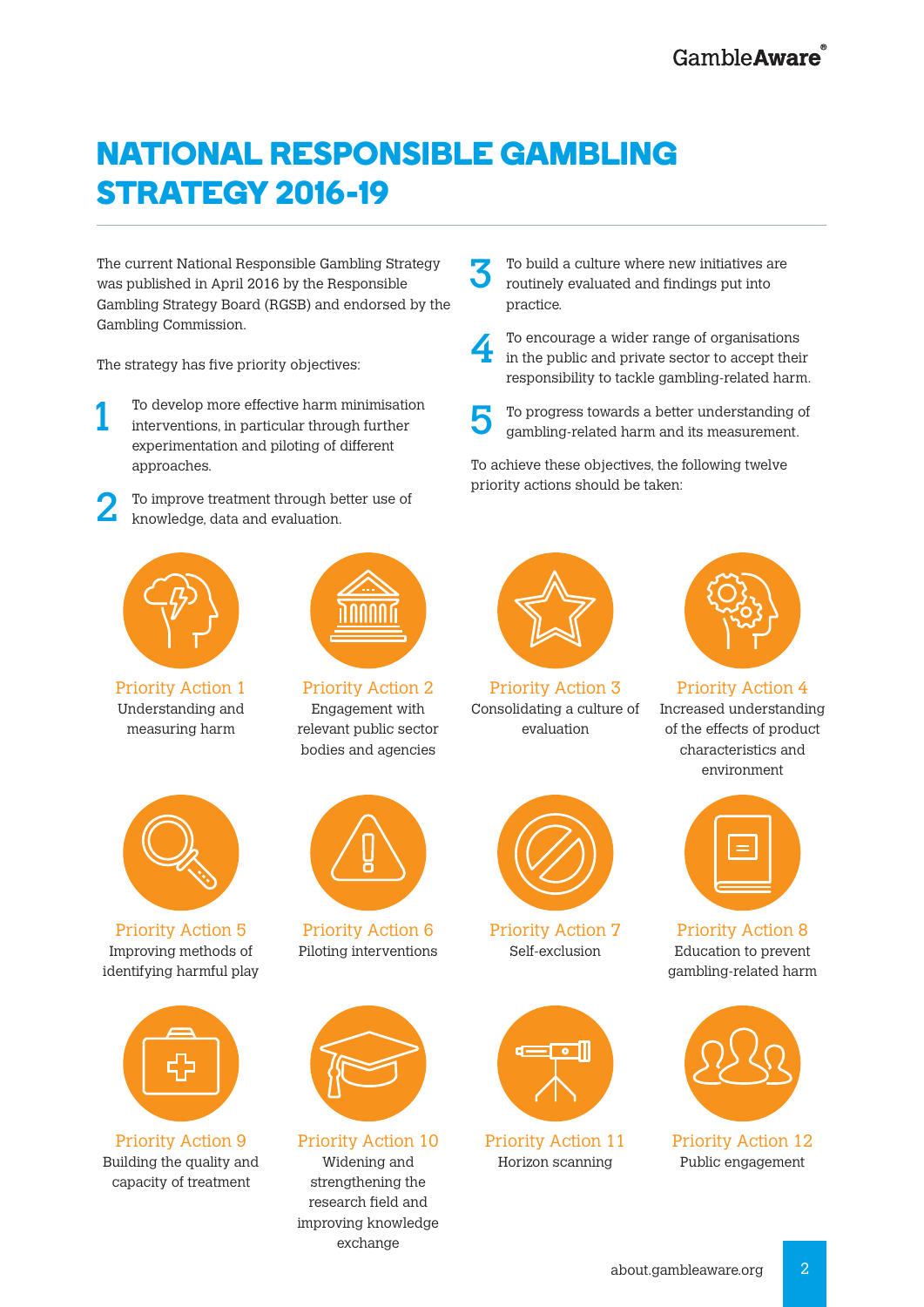

**GambleAware aims to broaden public understanding of gambling-related harm as a public health issue.**

- GambleAware is committed to delivering an independently commissioned research programme that shifts the focus beyond the individual to include the gambling environment and products in line with a public health approach.
- GambleAware's research activity is guided by the recently published RGSB Research Programme and its independence is ensured by the Research Governance and Commissioning Procedure agreed with the Gambling Commission and its independent advisers, the Responsible Gambling Strategy Board.
- GambleAware has set out its research proposals for 2017/19 via its Commissioning Plan and all commissioned research is published via the GambleAware InfoHub website.



**GambleAware aims to promote a public health approach to minimising gambling-related harm.**

- GambleAware is committed with Public Health (England, Scotland and Wales), NHS Foundation Trusts, and regional and local health commissioning agencies to raise awareness of gambling-related harm as a public health issue.
- GambleAware is committed to working with other organisations well placed to raise awareness of gamblingrelated harm and where to get help if required, such as GPs, CABs, debt advisers and professional sports and young people.
- significantly increase public awareness of BeGambleAware. org and to ensure the website is highly effective as a source of advice about safer gambling for the general public and a signpost' to support services for those suffering gamblingrelated harm.

### **RESEARCH EDUCATION TREATMENT**



**GambleAware aims to help gamblers that develop problems to get the support and help they need quickly and effectively.**

- GambleAware funds the National Gambling Helpline and commissions a national network of treatment services delivering a range of psychosocial interventions including one-to-one and group counselling, free at the point of delivery.
- Currently, this network reaches just 2% of problem gamblers in Great Britain, and although treatment services are locally accessible across Great Britain and performance data indicates existing services achieve measurable improvements, there are geographical areas without services and gaps in the types of treatment available.
- The GambleAware-funded treatment system is being re-commissioned to ensure the most efficient use of funds and provide a wider range of treatment options. The aim is to triple the number of problem gamblers accessing appropriate services and to ensure those who require help can access it within two weeks.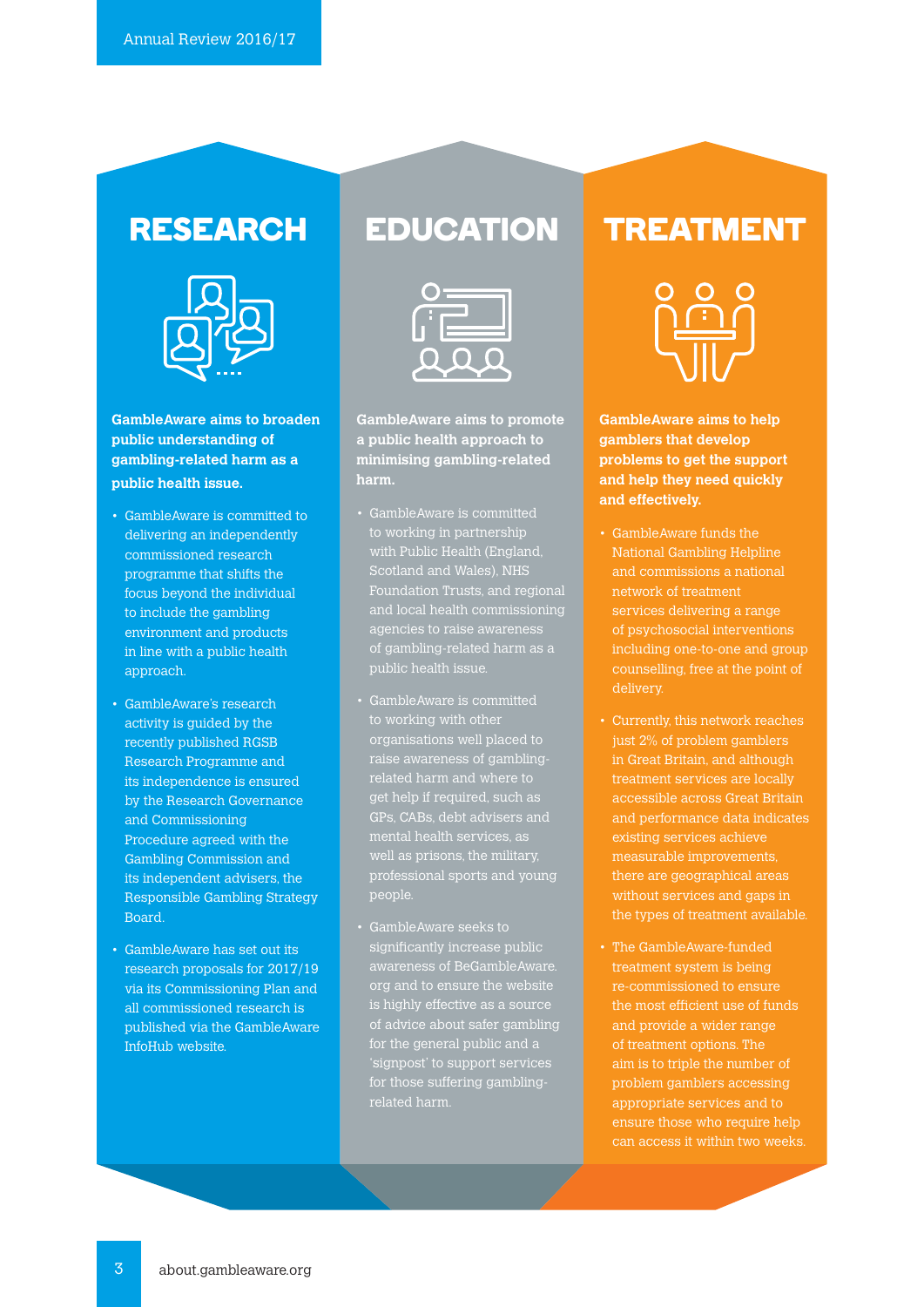GambleAware

## **CHIEF EXECUTIVE'S REPORT**

**Marc Etches** Chief Executive



The publication of a five-year strategy in November 2016 marked a change of gear and a new phase in the role and work of the charity. As a consequence, a number of organisational actions have been implemented: re-naming and re-locating the charity; increasing the capacity and quality of expertise through the recruitment of additional management and trustees, as well as revising the committee structure to facilitate improved collaboration with the Gambling Commission and RGSB.

There are important initiatives underway to build the quality and capacity of treatment services including the recommissioning of existing treatment services, the implementation of a Data Reporting Framework (DRF) in conjunction with the University of Manchester, and a needs assessment to identify gaps of treatment services across Britain. The publication of a 'brief interventions' guide, the development of a common screening tool and an online training package are intended to support capacity-building within local agencies and communities.

A number of pilots focused on minimising gambling-related harm for particularly vulnerable groups are underway, including: criminal justice; armed forces; professional sports; homelessness; Citizen Advice Bureau; and, young people in schools and non-traditional youth settings. Additionally, GambleAware is working with Money and Mental Health Institute and others to address the impact of gambling-related debt.

During the 12 months to 31st March 2017, GambleAware raised £8,621,499 and spent £8,262,328 including: £1,469,189 on research; £1,199,805 on education; £5,224,847 on treatment; and the cost of generating funds was £368,487.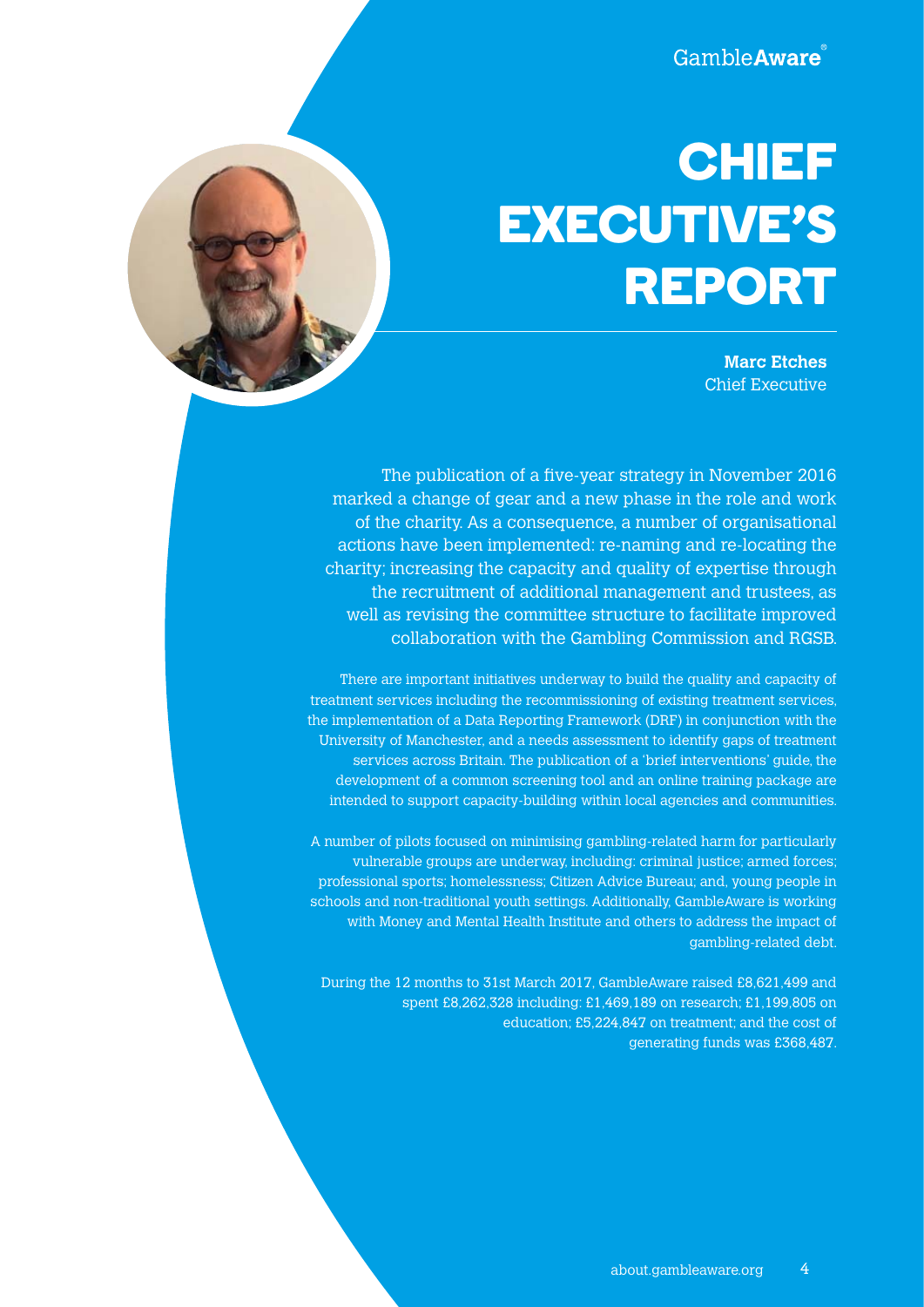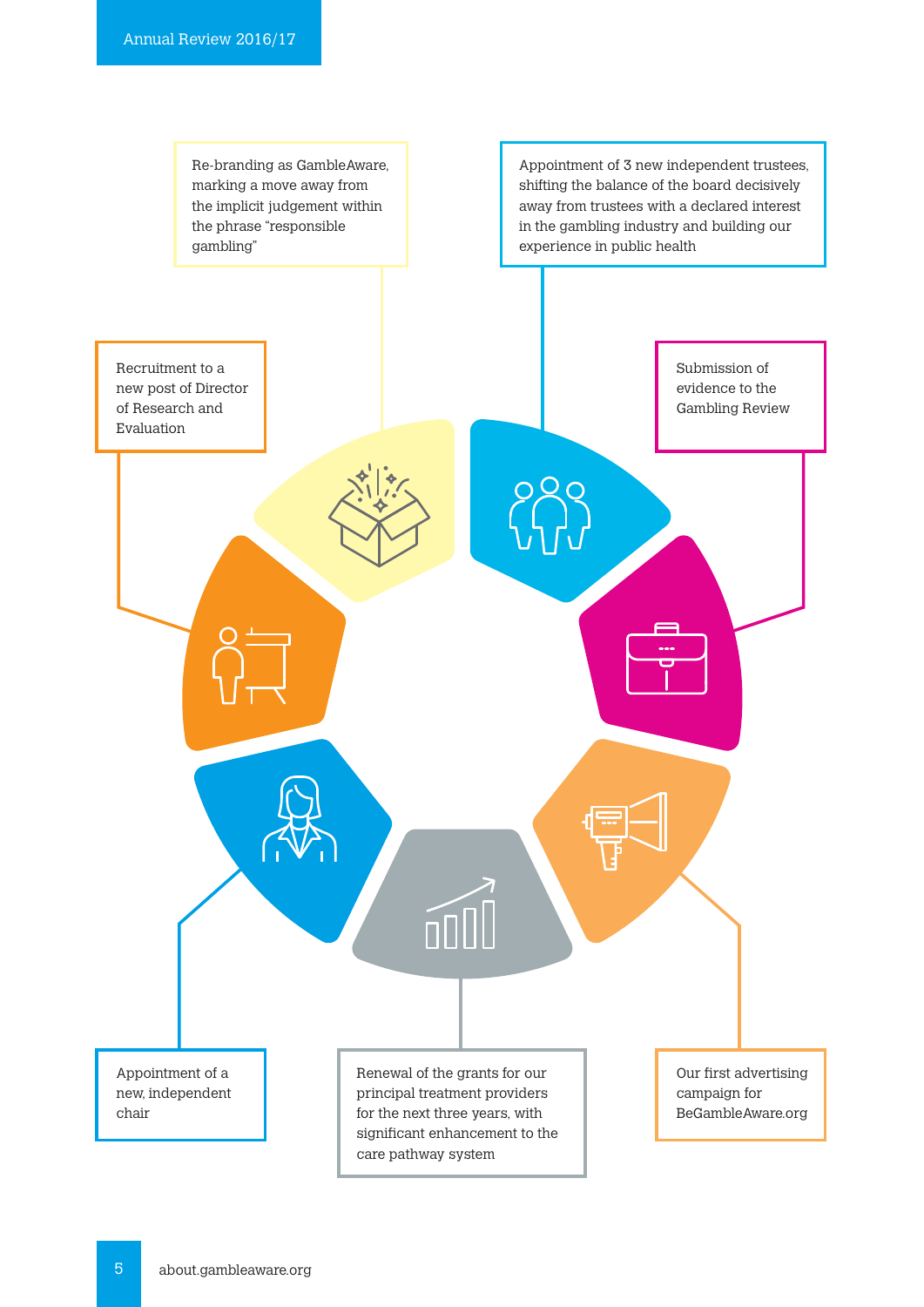GambleAware distributes funds raised in accordance with the strategic direction provided by the National Responsible Gambling Strategy.



Since 2012/13, GambleAware has doubled its level of expenditure:



Please note that GambleAware's full financial statements are available on the Charity Commission's website: https://www.gov.uk/government/organisations/charity-commission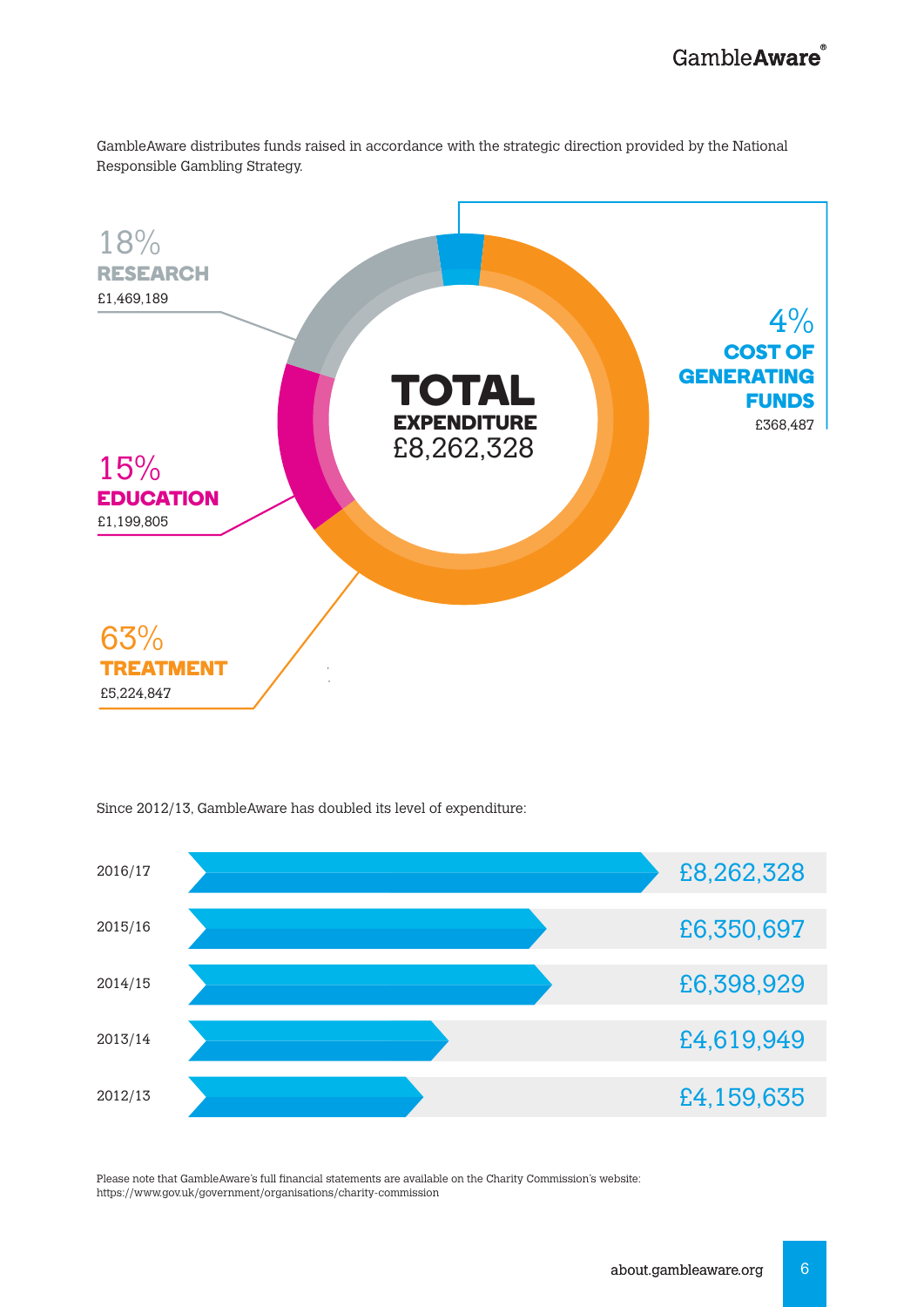### **HOW GAMBLEAWARE ENGAGEMENT MADE A DIFFERENCE**

### **RESEARCH**

#### GambleAware aims to broaden public understanding of gambling-related harm as a public health issue.

GambleAware commissions research to support the National Responsible Gambling Strategy. We provide evidence to inform effective public policy, education and treatment to prevent or reduce harm caused by gambling. Research priorities are guided by the National Responsible Gambling Strategy published by the Responsible Gambling Strategy Board (RGSB) and endorsed by the Gambling Commission.



#### **Gambling Commission**

Develops policy and provides advice to DCMS which is informed by the projects undertaken within the research programme.



#### **GambleAware**

Develops a commissioning plan based on the research programme, seeks to deliver as much as possible within the available funding.



#### **Responsible Gambling Strategy Board** Establishes and maintains the research programme, produces research briefs and

sets research questions.



#### **The Gambling Industry**

Has no influence on the research programme, but does have responsibility for making data and other information available to researchers.

GambleAware is committed to delivering an independently commissioned research programme that shifts the focus beyond the individual to include the gambling environment and products, in line with a public health approach.

> **Individual** e.g. age, sex, socioeconomic position, social connections, mental and physical health, attitudes

**Safe or harmful gambling results from many interacting factors** 

#### **Societal and**

**community context** e.g. family, friends and social networks, community, cultural norms, socio-economic inequities, regulation, public services and public policy

#### **Gambling product and place**

e.g. availability, accessibility and characteristics of games, gambling apps or websites, bookmaker, casino or arcade premises and interactions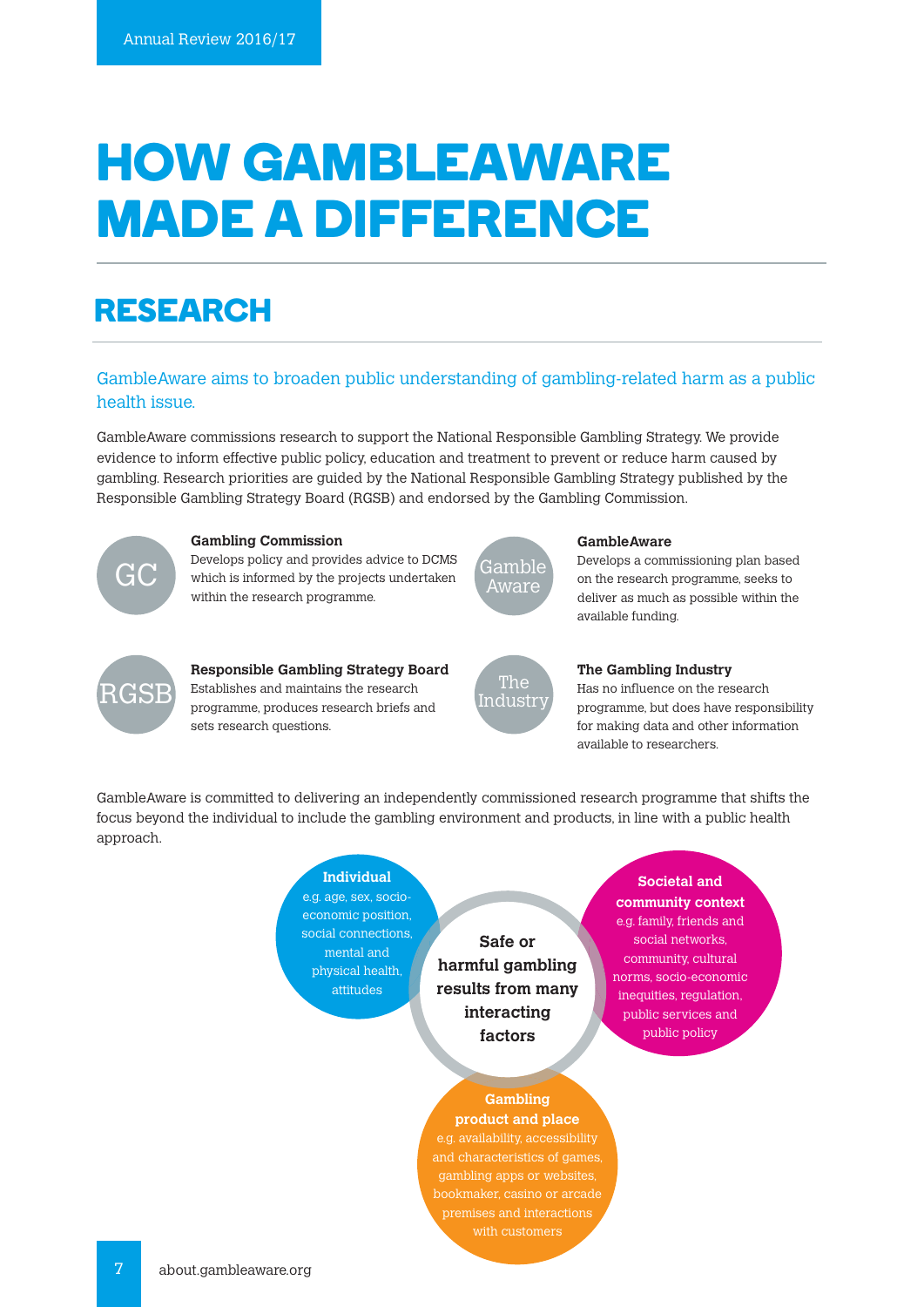Robust research governance arrangements ensure the independence of our research. A Research Commissioning and Governance Procedure describes how research priorities are identified, and research projects commissioned, through the tripartite agreement between the RGSB, GambleAware and the Gambling Commission.

| Understanding<br>and measuring<br>harm                                                           | Published:<br>• Children and young people's gambling: research review<br>• Cards on the table: the cost to government associated with people who are problem                                                                                                                                                                                                                                                                                                                                                                                                                                                                                                                                                                                                                                 |  |  |
|--------------------------------------------------------------------------------------------------|----------------------------------------------------------------------------------------------------------------------------------------------------------------------------------------------------------------------------------------------------------------------------------------------------------------------------------------------------------------------------------------------------------------------------------------------------------------------------------------------------------------------------------------------------------------------------------------------------------------------------------------------------------------------------------------------------------------------------------------------------------------------------------------------|--|--|
|                                                                                                  | gamblers in Britain<br>Commissioned:<br>• A study on the role and influence of family and parental attitudes and behaviours<br>on gambling-related harm in young people<br>• Young people, gambling and gambling-related harm<br>• Problem gambling and families: Impacts, coping strategies and treatment<br>• A longitudinal study of problem gambling in late adolescence and early adulthood:                                                                                                                                                                                                                                                                                                                                                                                            |  |  |
|                                                                                                  | follow-up assessment at 25 years                                                                                                                                                                                                                                                                                                                                                                                                                                                                                                                                                                                                                                                                                                                                                             |  |  |
| Consolidating<br>a culture of<br>evaluation                                                      | Published:<br>• Workshops and evaluation best practice resources                                                                                                                                                                                                                                                                                                                                                                                                                                                                                                                                                                                                                                                                                                                             |  |  |
| Increased<br>understanding<br>of the effects<br>of product<br>characteristics<br>and environment | Published:<br>• People who play machines in bookmakers: secondary analysis of loyalty card<br>survey data<br>• Secondary analysis of machines data: Examining the effect of proximity and<br>concentration of B2 machines to gambling play<br>• Tracked play on B1 gaming machines in British casinos<br>• Problem gambling in licensed bingo premises<br>• Key issues in product-based harm minimisation: Examining theory, evidence and<br>policy issues relevant in Great Britain<br>• Follow-up study of loyalty card customers: Changes in gambling behaviour over<br>time<br>• FOBTs in British betting shops: Further analysis of machine data to examine the<br>impact of the £50 Regulations<br>• Getting grounded in problematic play: using digital grounded theory to understand |  |  |
|                                                                                                  | problem gambling and harm minimisation opportunities in remote gambling                                                                                                                                                                                                                                                                                                                                                                                                                                                                                                                                                                                                                                                                                                                      |  |  |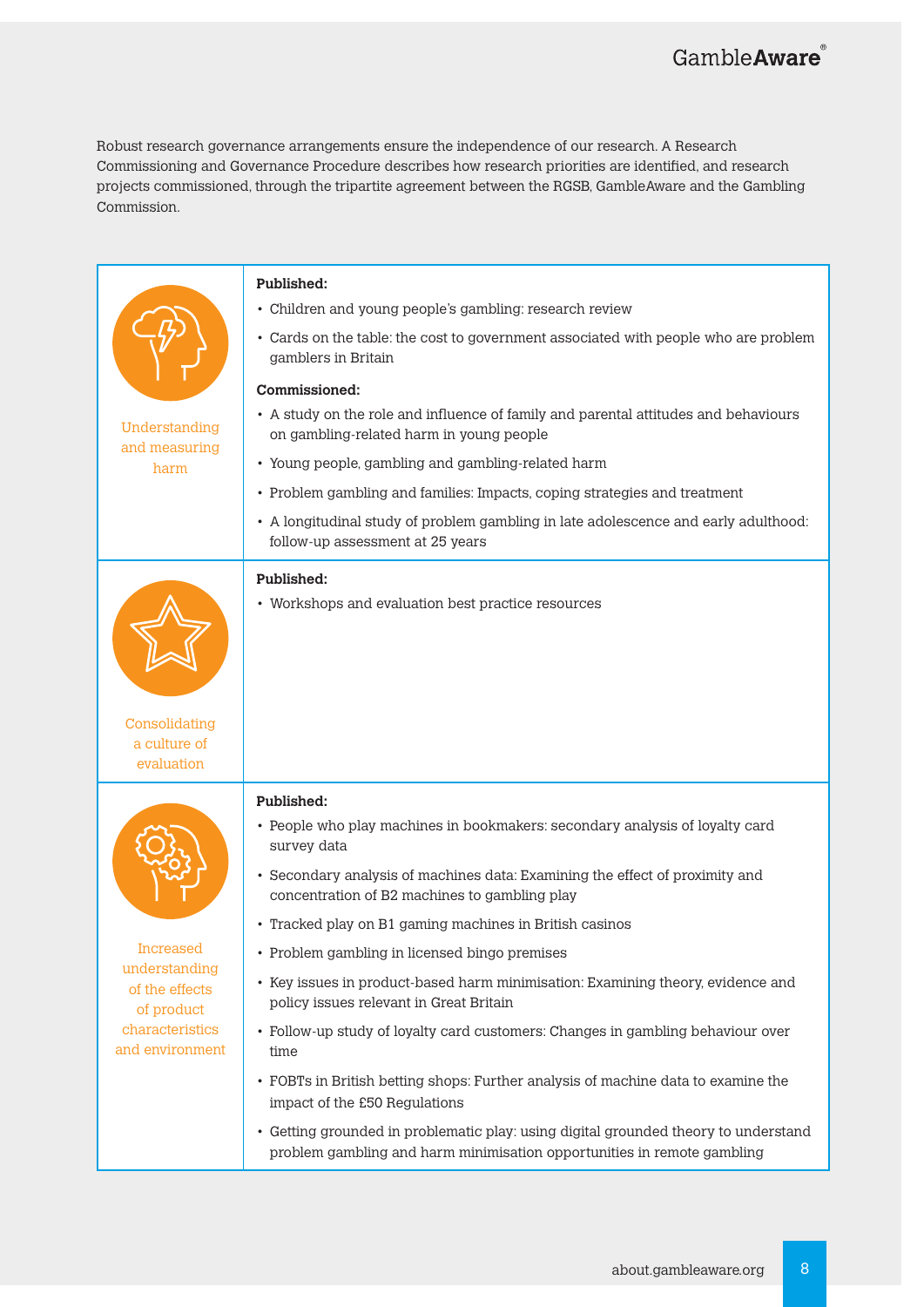| Improving<br>methods of<br>identifying<br>harmful play                                        | Published:<br>• Secondary Analysis of Machines Data: Identifiers of problem gamblers<br>• Evaluation of the Association of British Bookmakers player awareness system<br>implementation<br>• Remote gambling research phase 1: review of evidence and industry practice<br>Commissioned:<br>• Remote Gambling Research Phase 2: using industry data and behavioural analytics<br>to identify risky play                                                                                                                                                                                                                                                                                                                                                                                                                                                                                                                                                                                                                                                                                                                                                                          |
|-----------------------------------------------------------------------------------------------|----------------------------------------------------------------------------------------------------------------------------------------------------------------------------------------------------------------------------------------------------------------------------------------------------------------------------------------------------------------------------------------------------------------------------------------------------------------------------------------------------------------------------------------------------------------------------------------------------------------------------------------------------------------------------------------------------------------------------------------------------------------------------------------------------------------------------------------------------------------------------------------------------------------------------------------------------------------------------------------------------------------------------------------------------------------------------------------------------------------------------------------------------------------------------------|
| Piloting<br>interventions                                                                     | Commissioned:<br>• Responsible Gambling: Collaborative innovation identifying good practice and<br>inspiring change<br>• Empowering responsible online gambling with predictive, real-time, persuasive and<br>interactive intervention                                                                                                                                                                                                                                                                                                                                                                                                                                                                                                                                                                                                                                                                                                                                                                                                                                                                                                                                           |
| Widening and<br>strengthening<br>the research field<br>and improving<br>knowledge<br>exchange | GambleAware provides funds for PhD students to build research capacity in gambling<br>studies.<br>Completed:<br>• A longitudinal study mapping changes in explicit and implicit measures of gambling<br>behaviour<br>• A study on cognitive biases in gambling: hot hand and the gamblers' fallacy<br>• British older adult gambling behaviour; evaluating psychological and physical<br>health as predictive risk for problem gambling<br>Funded:<br>• The role of neuromodulation, cognitive processing and behavioural inhibition in<br>problem gambling.<br>• Problem gambling and family violence - A life course analysis.<br>• Gambling on civvy street: Assessing the impact of gambling-related problems on<br>UK armed forces veterans and their families.<br>GambleAware hosted its fourth annual conference on 'harm-minimisation in<br>gambling in Great Britain' in December 2016 held at the King's Fund, London. Once<br>again, the Minister of Sport, Tracey Crouch, delivered the keynote address and the<br>event welcomed over 300 delegates including researchers, academics, treatment<br>specialists, industry executives, regulators, and policy-makers. |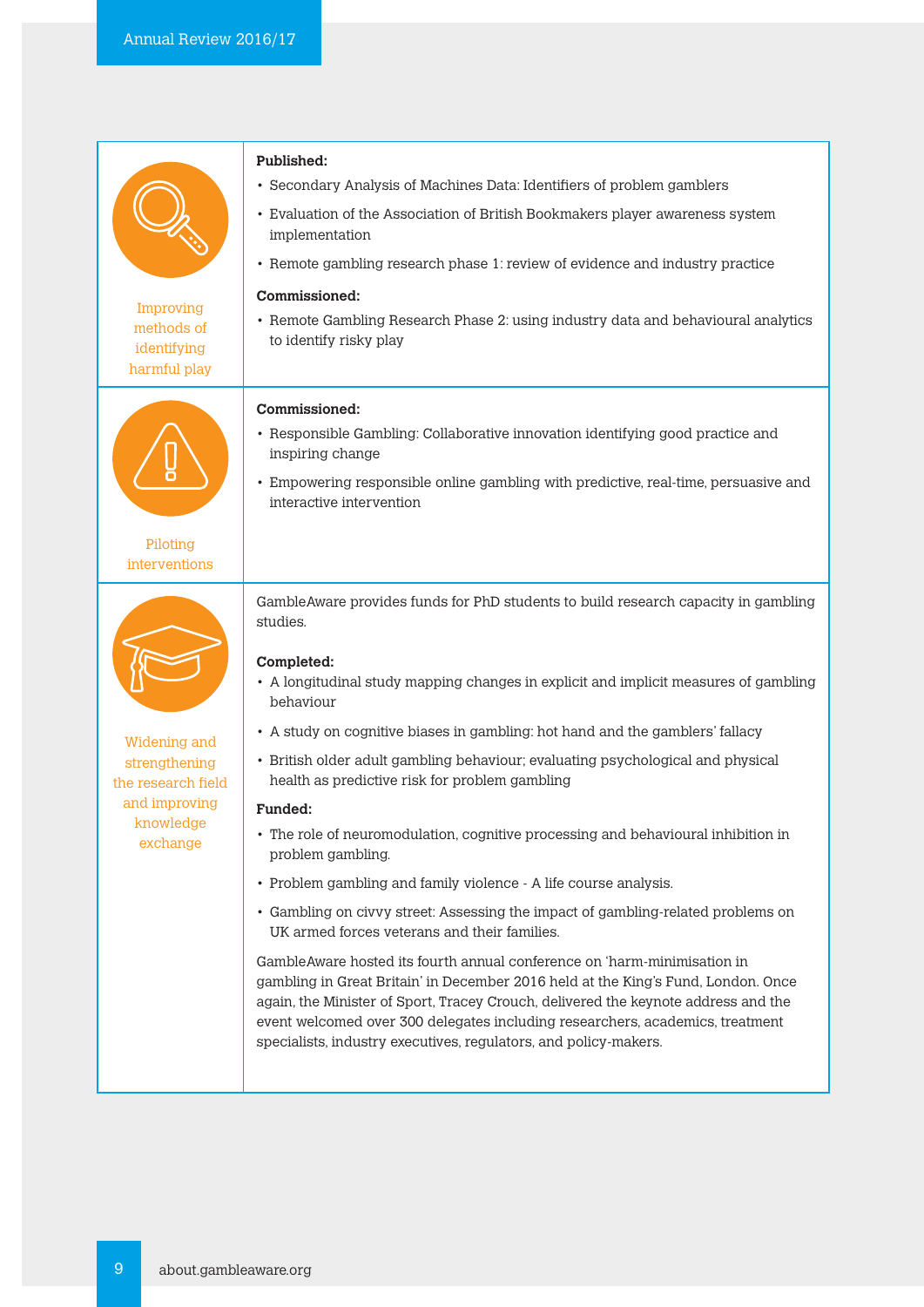

### **EDUCATION**

#### GambleAware aims to promote a public health approach to minimising gambling-related harm.

GambleAware provides grant funding to deliver a range of advice and education projects that aim to reduce the impact of gambling-related harm. The following projects aim to contribute to research into safer gambling for the benefit of the public and to address harm-minimisation services delivered by public and third sector services.

| Understanding and<br>measuring harm | <b>The University of Lincoln</b> – development of a screening tool to better identify<br>problem gamblers in the homeless population.<br>Outputs include:<br>• Information sheet to inform service providers around gambling behaviour<br>• The Lincoln Homelessness and Gambling Scale (L-HAGS) Screening Tool to aid in<br>identification and recognition of gambling problems<br>• Resource sheet providing immediate support for the individual                                                                |  |
|-------------------------------------|--------------------------------------------------------------------------------------------------------------------------------------------------------------------------------------------------------------------------------------------------------------------------------------------------------------------------------------------------------------------------------------------------------------------------------------------------------------------------------------------------------------------|--|
| <b>Education to</b>                 | <b>Professional Players Federation</b> – review of the existing responsible gambling<br>education of professional athletes in the UK and internationally and development<br>of an educational programme aimed at reducing gambling-related harm amongst<br>professional sportsmen and women (January 2016 – December 2017). Outputs<br>include:<br>• A new education programme to reduce the harm caused by problem gambling in<br>professional athletes which will be delivered through a new on-line module with |  |
| prevent gambling-<br>related harm   | video content supported by a national training conference<br>• The project will be disseminated to 15,000 professional athletes through their<br>respective player associations                                                                                                                                                                                                                                                                                                                                    |  |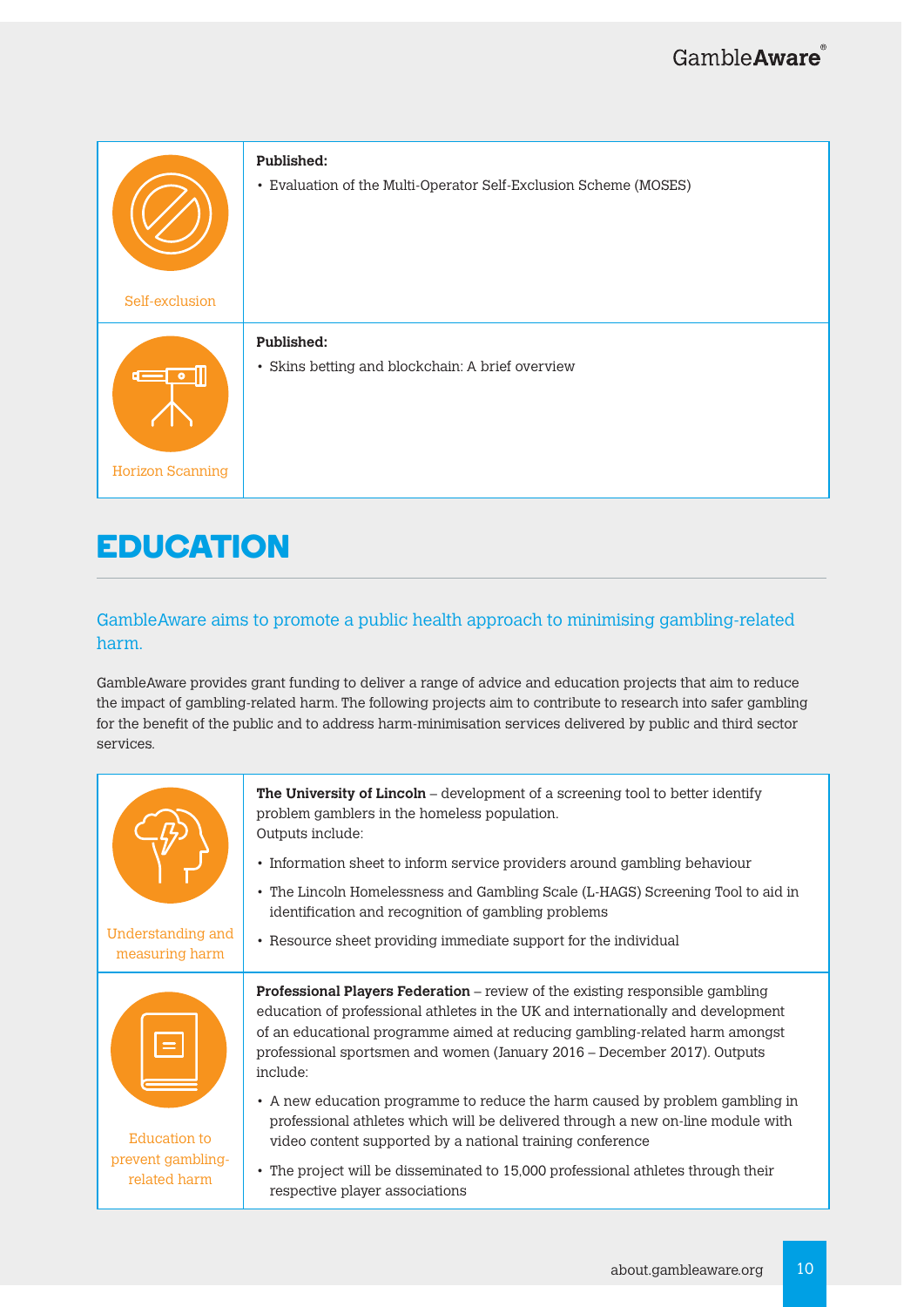

Education to prevent gamblingrelated harm

**EPIC Risk Management** – delivery of awareness raising activity in prisons and providing a route into a pathway of support (July 2016 – September 2017):

- 27 prison wing mentors trained to make referrals to the project
- 263 prisoners attended a group gambling awareness session
- 159 operational staff completed a staff gambling awareness training session
- 6 prisoners received counselling from Beacon Counselling Trust

**EPIC Risk Management** – delivery of awareness raising and signposting activities for those in the armed forces (July 2016 – September 2017):

- 1,037 soldiers and officers attended a gambling awareness training session
- 35 soldiers self-referred to unit welfare staff following sessions
- 4 comprehensive welfare team sessions were delivered to unit regional welfare staff, brigade staff, medical staff officers and discipline staff officers

**Betknowmore UK** – delivery of industry training, outreach and support to Islington (London) Licensed Betting Offices (LBO) (October 2016 – March 2017):

- 45 client referrals received, all receiving a response within 48 hours
- 37 clients received mentoring, advice and signposting
- 22 clients received outreach support and the treatment programme (structured mentoring, counselling, group, tailored and holistic support)
- 59 LBOs in Islington have set up the referral process, and 3 workshops were delivered to LBO staff

**Newport Citizens Advice Bureau** – training of professionals including eLearning development for all CAB debt advisors; screening of those seeking debt advice and counselling for those who need it (April 2016 – March 2017):

• Client Support:

 36 clients seen for 1-6 brief intervention sessions 296 clients offered information and brief advice at events/workshops 180 professionals supported with advice and information

• Awareness & Training

 48 events providing education and awareness information 89 workshops and training delivered at public or professional events with 698 attendees overall

Newport Citizens Advice Bureau training course attendee:

"I was unaware that this is such a really bad issue statistically…I will make sure the tenants/clients get the relevant care and support needed."

#### There are

at risk of developing a gambling problem in Britain\*

\* Source: Gambling Commission. Gambling behaviour in Great Britain in 2015. NatCen. August 2017.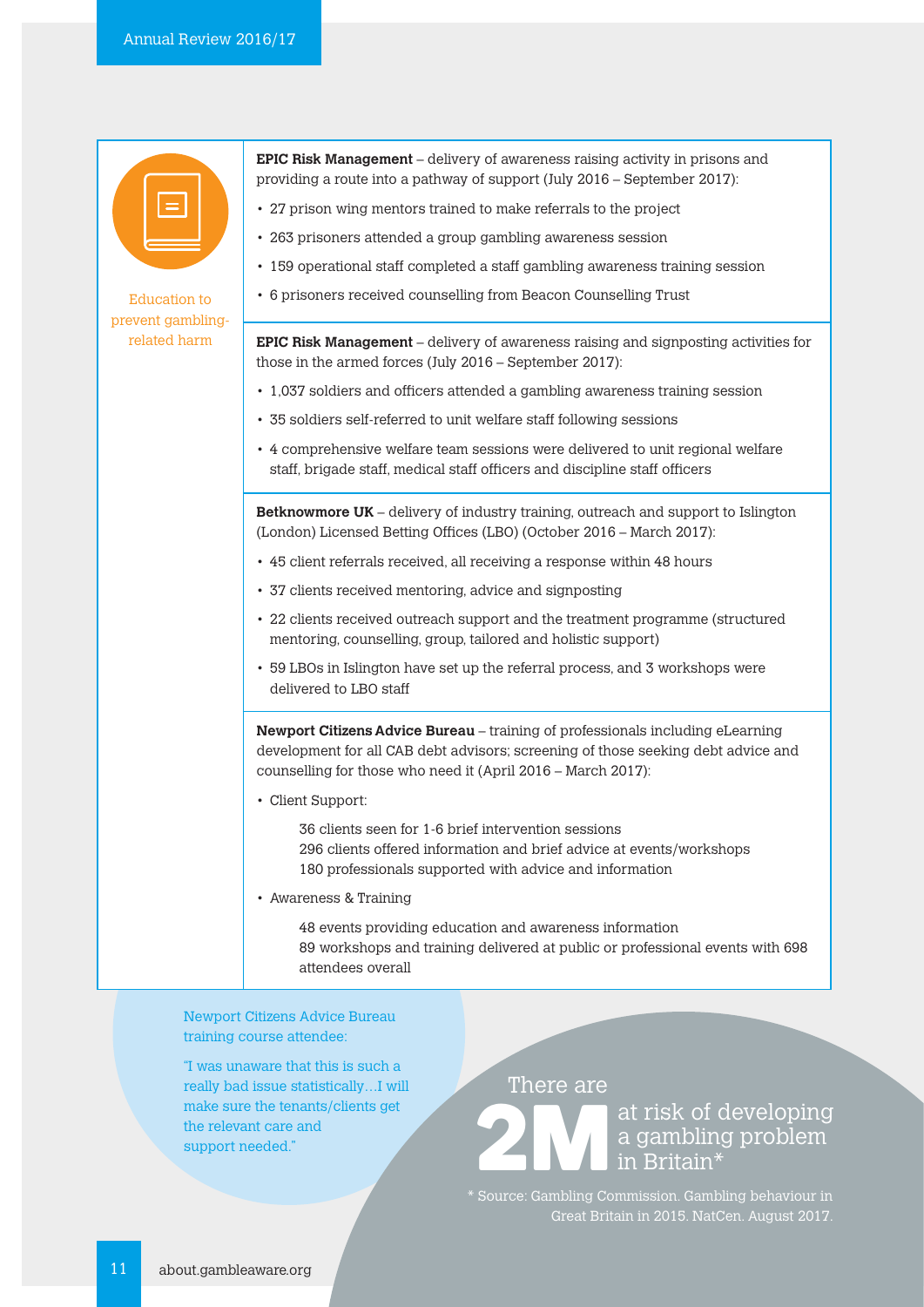### Gamble **Aware**

| <b>Education to</b><br>prevent gambling-<br>related harm | <b>Fast Forward</b> – training of professionals working with young people and development<br>of a toolkit, linked to the Scottish Curriculum for Excellence, for use by those<br>professionals to deliver education and prevention activities (January 2016 -<br>December 2016):                                                 |                             |                             |  |  |
|----------------------------------------------------------|----------------------------------------------------------------------------------------------------------------------------------------------------------------------------------------------------------------------------------------------------------------------------------------------------------------------------------|-----------------------------|-----------------------------|--|--|
|                                                          | 193 practitioners have received training coming from 26 out of 32 Scottish local<br>$\bullet$<br>authorities                                                                                                                                                                                                                     |                             |                             |  |  |
|                                                          | • Developed a gambling education toolkit which will be freely available online                                                                                                                                                                                                                                                   |                             |                             |  |  |
|                                                          | Demos - development of resources for use in schools linked to the national<br>curriculum in England and Wales (January 2016 - December 2017):<br>• Produced two gambling and education booklets for use by teachers and pupil                                                                                                    |                             |                             |  |  |
|                                                          | We operate the <b>BeGambleAware.org</b> website, which was launched early in 2017,<br>following consultation with stakeholders. BeGambleAware.org is the most<br>well- recognised specialist website for those seeking advice about responsible<br>gambling behaviour or help in dealing with problem gambling in Great Britain. |                             |                             |  |  |
| Public<br>engagement                                     | hits on the website                                                                                                                                                                                                                                                                                                              | <b>2.7M</b><br>unique users | <b>80</b><br>visits per day |  |  |

#### Current prisoner at HMP Forest Bank:

"Engaging in the Gambling Awareness programme has helped me realise that for years, I have had a serious gambling problem and is 100% the reason for me ending up inside. I have always asked for some gambling help since coming to prison, but none has ever been available up until now. Both me and my family are really grateful for the help I have received over the last few months and I now know and understand how to manage it going forward. This service should be available in every prison in Britain, as I really think that problem gambling needs to be addressed. It is ruining lives and I know of loads of lads in here and in other nicks that are really struggling."

### **TREATMENT**

GambleAware aims to help gamblers that develop problems to get the support and help they need quickly and effectively.

There are around 430,000 problem gamblers in Britain, and we know that for every gambler experiencing difficulties, there are likely to be several others impacted by their behaviour. This includes spouses, parents, children, friends and employers. GambleAware responds to this by commissioning a range of treatment services available to anyone experiencing gambling-related harm.

In 2016/17, GambleAware-funded problem gambling treatment service providers received 8,800 referrals. The number of individuals that access GambleAware-funded treatment services has increased annually in recent years, which is likely to be due to several factors, including increasing awareness of the services available.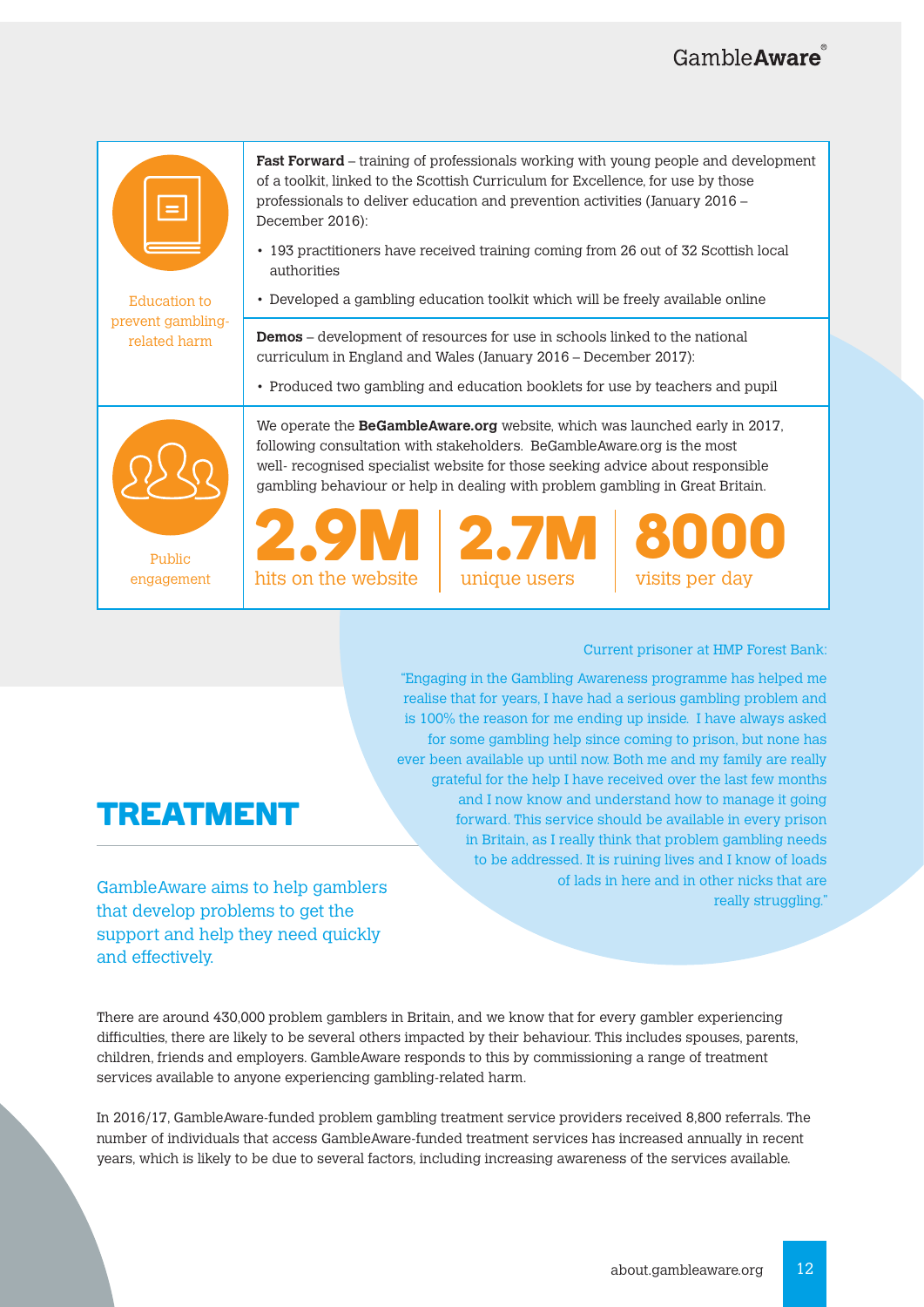All treatment services funded by GambleAware implement GambleAware's pioneering Data Reporting Framework (DRF). This ensures that data compiled on the nature and outcomes of the treatment the services provide is to a nationally agreed standard. This data will allow GambleAware to evaluate rigorously these outcomes based on robust and comparable evidence. GambleAware is actively encouraging other non-GambleAware funded problem gambling treatment services to use the DRF to help build what is anticipated to be a world-leading dataset, and to inform the development of best practice and outstanding care in Great Britain.



#### Across GambleAware-funded treatment services, referrals were: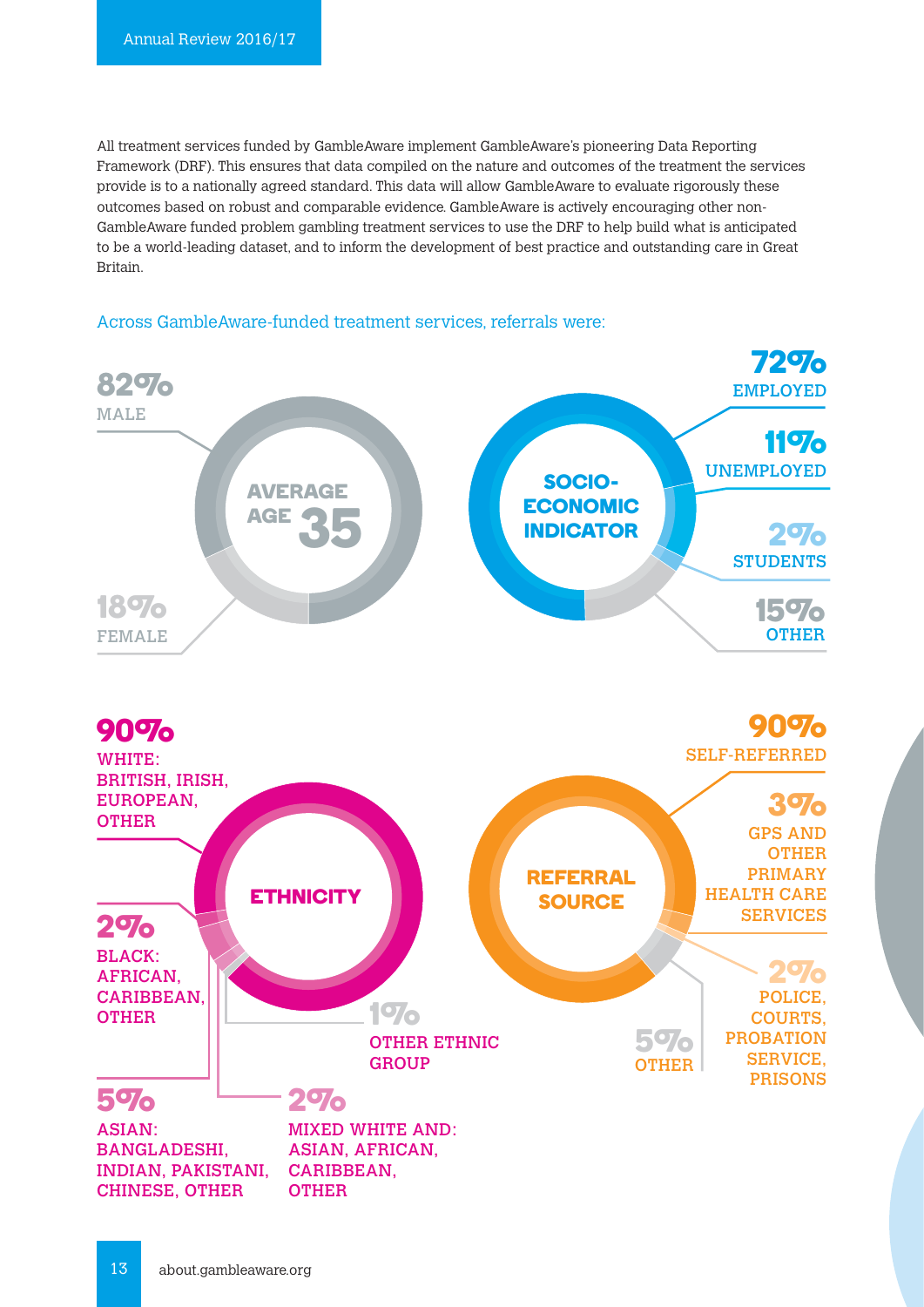GambleAware currently commissions a system consisting of a Helpline, web-based help, community-based psychosocial interventions for problem gamblers and those impacted by another's gambling problems, and a residential rehabilitation unit.



Building the quality and capacity of treatment

**The National Gambling Helpline,** delivered by GamCare, provides a multichannel, confidential help and listening service, information, assessment, and brief interventions, from 8 am to midnight, 7 days a week. The service also offers a moderated online forum for problem gamblers, their family and friends, and an online chat room that provides moderated on-line discussion sessions.

# **43,637** Calls answered by the National Gambling Hel

National Gambling Helpline in 2016/2017

The community-based psychosocial interventions commissioned include up to 12 week/sessions of psychosocial or counselling support. **GamCare** provides services in London and online, and fifteen 'partners' (subcontracted by GamCare and including a range of organisations from those comprising of groups of independent counsellors to organisations who provide gambling treatment plus other addiction or mental health services) provide services across Great Britain.

### **7,421** client referrals

received

**69%** of clients who completed the initial assessment entered treatment

**100%** accepted for an initial assessment

**62%** of clients who entered treatment completed scheduled treatment

**93%** OF THOSE TREATED WERE PROBLEM GAMBLERS

**7%** WERE 'AFFECTED OTHERS'

#### Treatment client:

"I fully believe [my counsellor] has managed to unlock a different mindset for me, a much better way of dealing with my emotions and thinking about why I gamble in the first place. Due to this new viewpoint, I believe I am in a far healthier position in life, mentally, physically and financially. The questions posed in our sessions are questions which I feel I would never have pondered if I had not sought help from this service… Very much appreciated."

Helpline caller:

"Making contact was a difficult decision for me but I'm glad I did. I feel I have made the first, but highly significant step and I was treated with respect, understanding and professionalism. I already feel more positive than I have for a long time."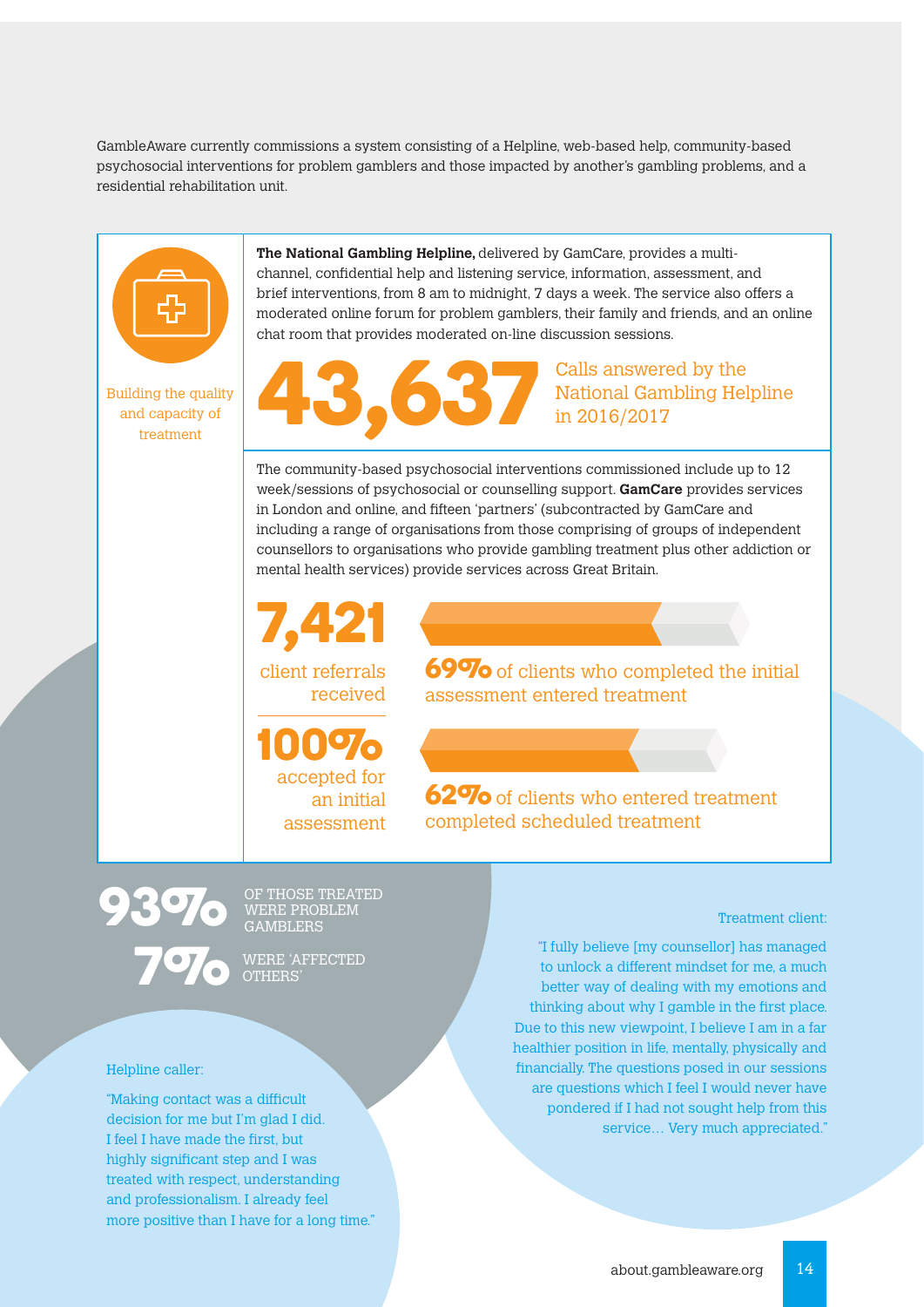### **430,000** PROBLEM GAMBLERS IN BRITAIN\* THERE ARE AROUND

### GamCare partner network **RCA Trust**  Scotland **Cumbria Counselling Group** Cumbria and North Lancashire **Beacon Counselling Trust** North West, Greater Manchester, North Wales **APAS** East Midland areas of Nottinghamshire, Leicestershire and Derbyshire **Aquarius** Midlands **Impact** Shropshire, Staffordshire **ARA** Bristol, North Somerset, South Wales and Gloucestershire **NECA** Scarborough, Whitby **Krysallis All out** Cornwall **Steven James Counselling** Poole, Exeter, Plymouth and West Somerset

North East, York, Leeds,

 Yorkshire, Humberside and North Lincolnshire

#### **Breakeven**

Kent, Sussex, Essex, Cambridgeshire, Norfolk, Suffolk and Lincolnshire

#### **Derman**

Hackney – Turkish, Kurdish and Cypriot Turkish Communities

#### **Options Counselling**

Hampshire, Oxfordshire, Salisbury and Milton Keynes

**Chinese National Healthy Living Centre** London – Chinese Communities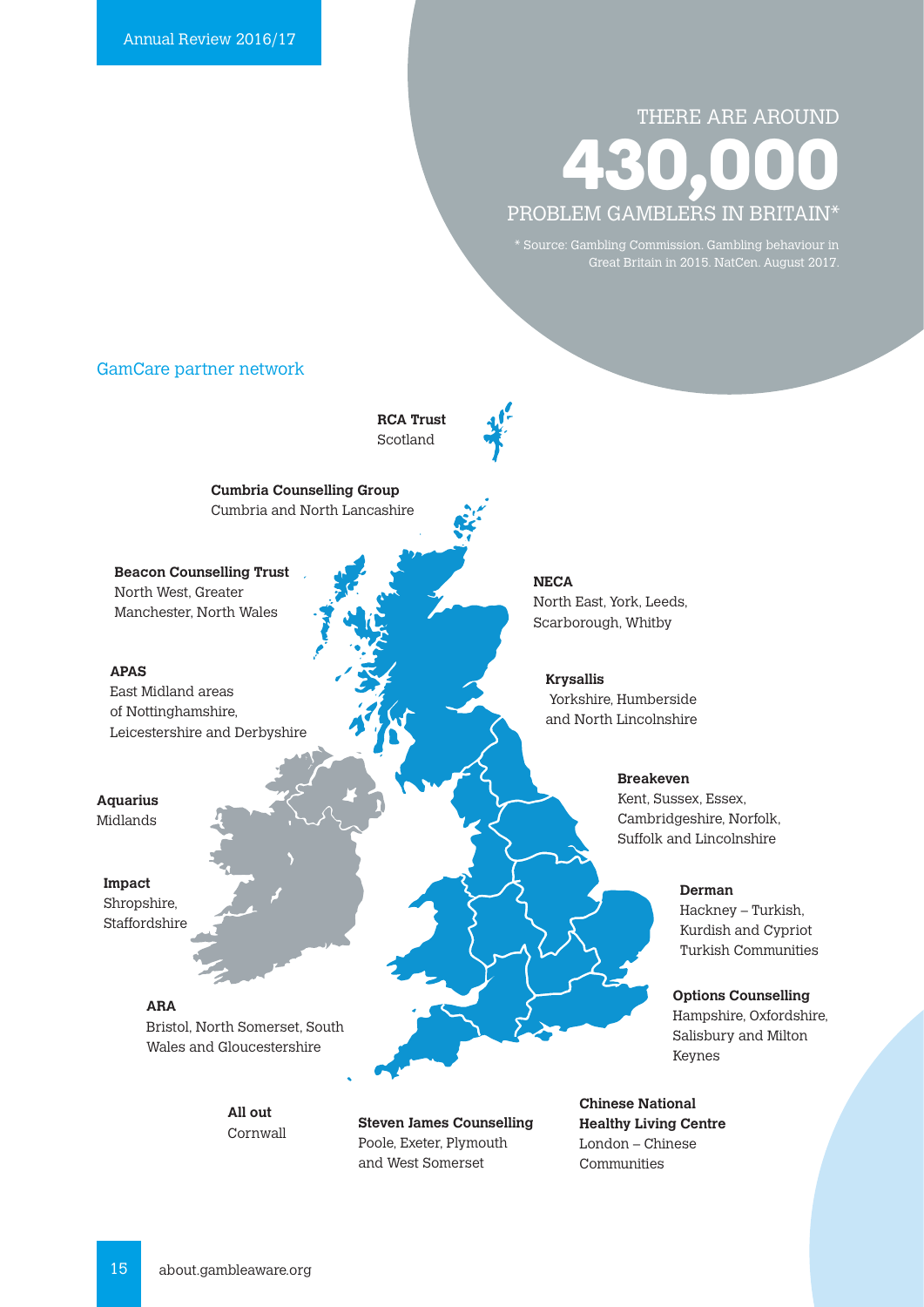

#### Residential rehabilitation client:

"I would like to say thank you, as I look forward to getting married and I approach 5 years gambling free. Without the help that I received from GMA I don't believe that any of this would have been possible or that I would even have been alive anymore. When I was broken and couldn't find a way forward the understanding and support I was given there helped me to first of all have hope. From this I was able to rebuild myself and then my life."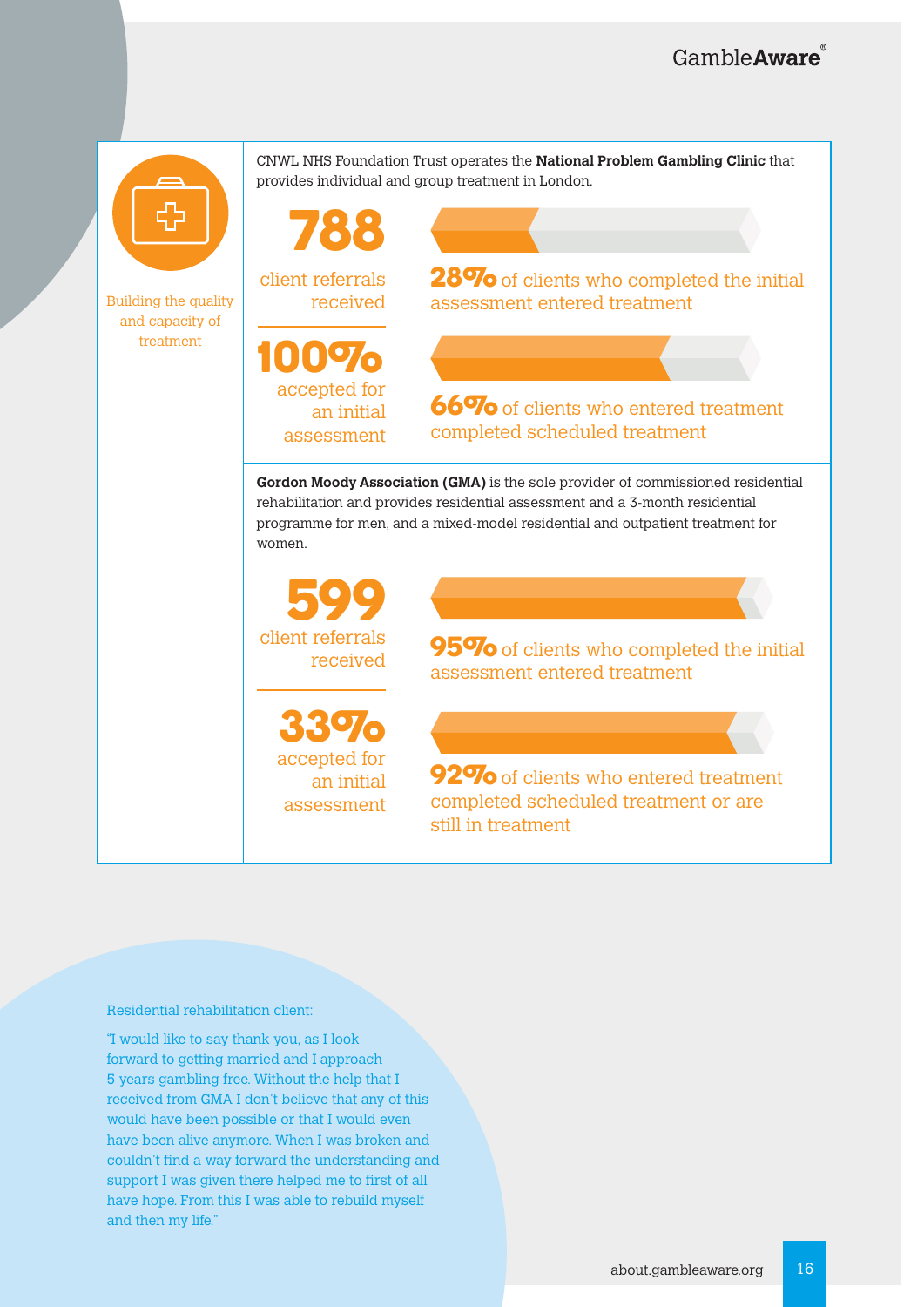### **INDUSTRY INDUSTRY ENGAGEMENT ENGAGEMENT**

Working closely with the Gambling Commission, we will seek to ensure that all parts of the wider gambling industry and all licence-holders contribute their fair share to the work of GambleAware. In addition to what might be thought of as the primary source of funding - that is licensed gambling operators - there are other business sectors that derive an income from commercial gambling including professional sports and media. We intend to encourage these sectors to get more involved with our work in the future.

As a charity, we have no intention of becoming a political, campaigning organisation, but we will say what we see. GambleAware will seek to interpret the research it funds to make firm recommendations for action to treatment providers, the industry, the Responsible Gambling Strategy Board, the Gambling Commission, politicians and others in a position to help us reduce gambling-related harm. Our research will be increasingly focused on practical application. We will always ask of our researchers, "so what?". We will look for specific recommendations for action as a result of the research we fund.

The National Responsible Gambling Strategy expects gambling operators to find effective approaches to identifying and monitoring harm amongst their customers, by:

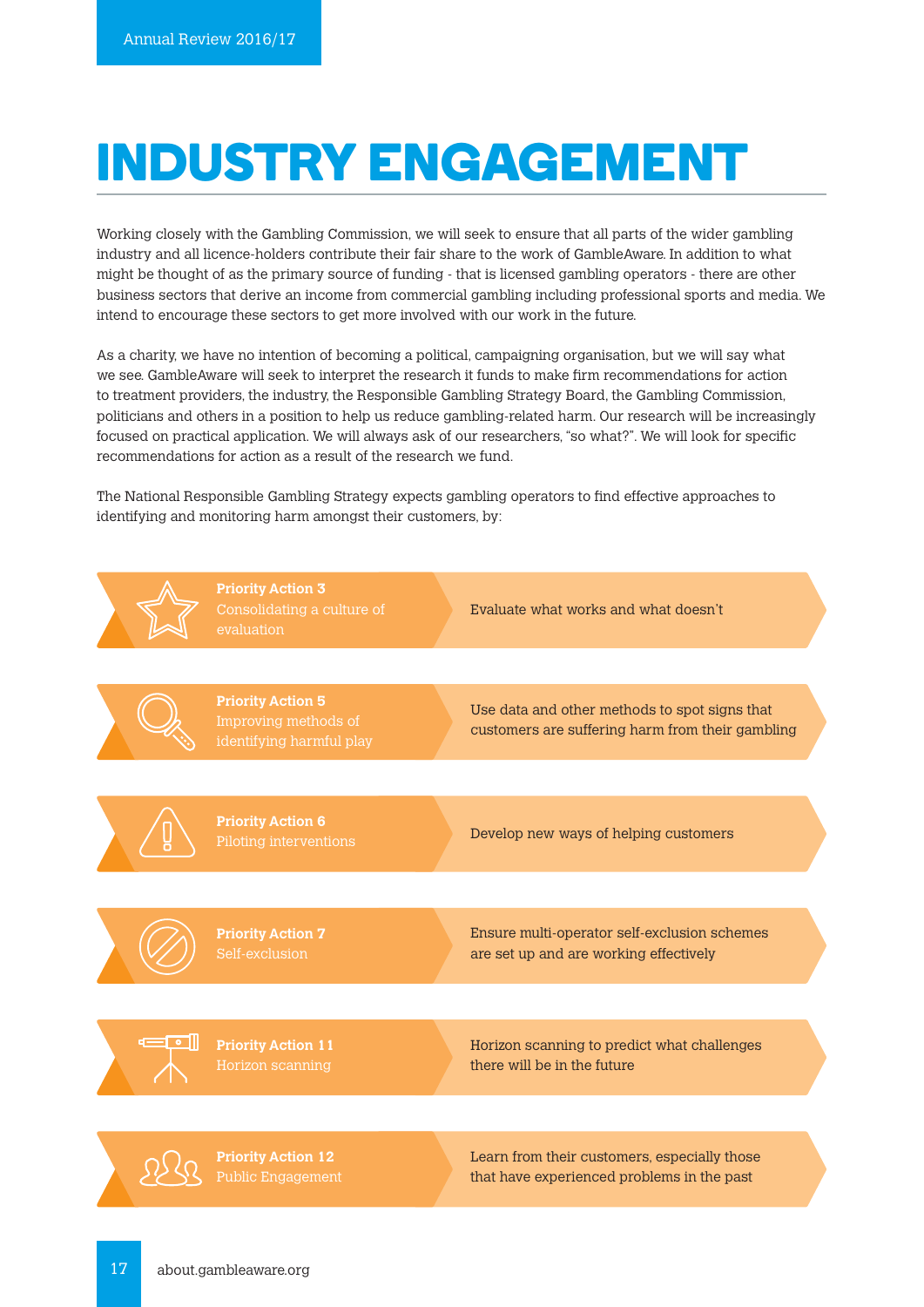### **INDUSTRY FINANCIAL SUSTAINABILITY ENGAGEMENT**

The scale of future funding requirements for GambleAware to deliver what might be reasonably expected of a currently small charity in the absence of wider state involvement is significantly greater than the current £10 million target and most likely is several multiples of this amount:

- Research current funding of research is insufficient to build meaningful and sustainable research capacity in universities and other research institutions; to fund cohort/longitudinal research; to better evaluate the effectiveness of treatment services; and, to establish a shared industry-data repository.
- Education on the basis that 'prevention is better than cure', the amount spent on education and prevention ought to match if not exceed the funding provided to treatment services.

• Treatment – there is a very considerable gap between the number of those people who receive support via the existing treatment services network funded by GambleAware and the number who are likely to want it.

Collectively, the British gambling industry has yet to demonstrate that it is sufficiently willing and able to financially support the National Responsible Gambling Strategy as it stands, much less that it is minded to voluntarily meet the increased funding that trustees believe will be necessary to improve research, education and treatment services to the extent that GambleAware and others think appropriate. On this basis, GambleAware is asking for the introduction of a statutory levy.

#### Total Gross Gambling Yield (GGY) of the gambling industry in Great Britain

## **£ £ £ £ £ £ £ £ £ £ £ £ £ £ £ £ £ £ £ £ £ £ £ £ £ £ £ £ £ £ £ £ £ £ £ £ £ £ £ £ £ £ £ £ £ £ £ £ £ £ £ £ £ £ £ £ £ £ £ £ £ £ £ £ £ £ £ £ £ £ £ £ £ £ £ £ £ £ £ £ £ £ £ £ £ £ £ £ £ £ £ £ £ £ £ £ £ £ £ £ BILLION £13.8TOTAL**

#### **Online** (31%)

- **Betting (25%)**
- National Lottery (24%)
- Casinos (9%)
- Bingo (5%)
- Arcades (3%)
- **Large Society Lotteries (3%)**

http://www.gamblingcommission.gov.uk/PDF/ Strategy-2018-2021.pdf

Source: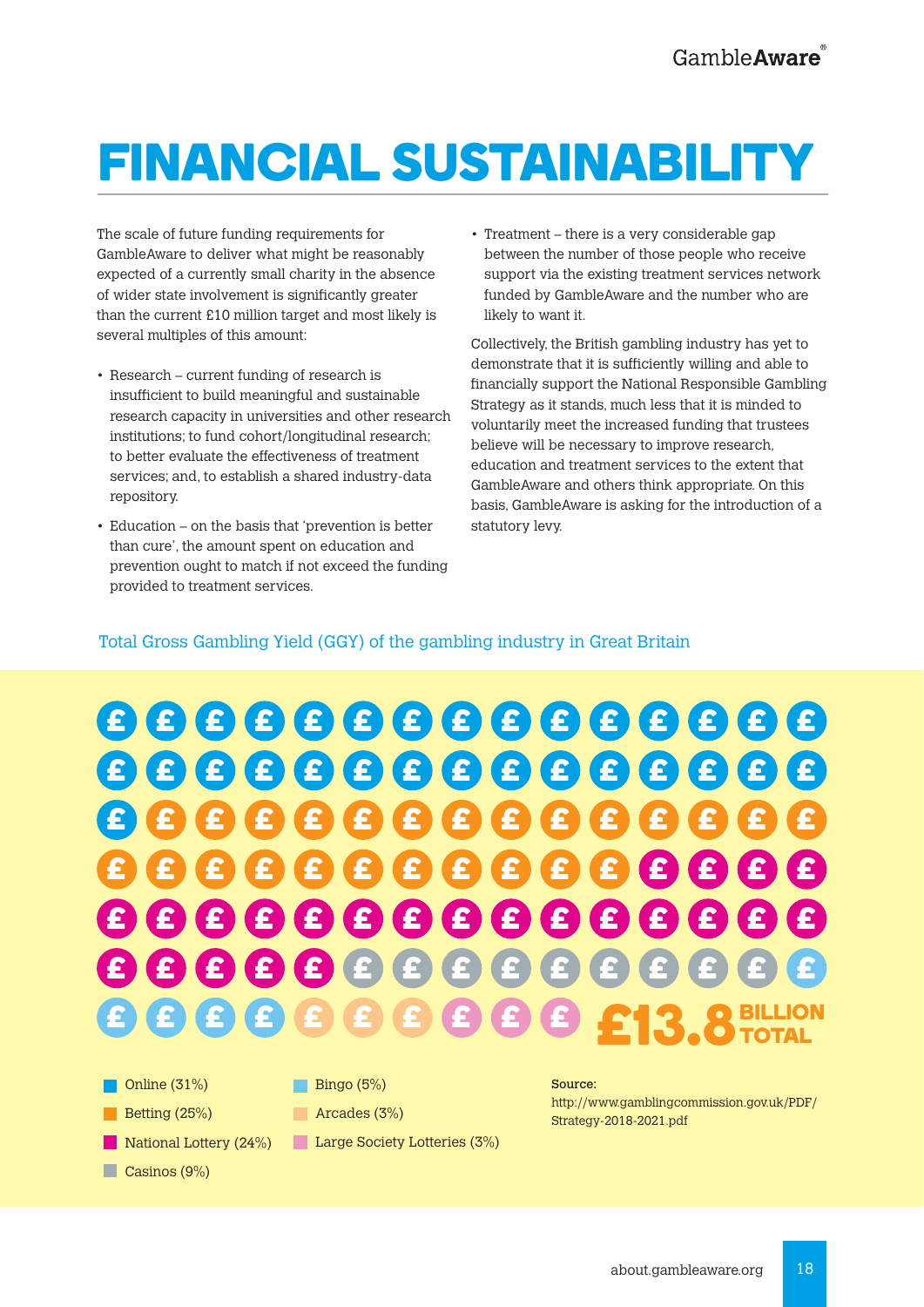GambleAware can only continue, and increase, its important work with the continued support of its financial supporters. On behalf of all those that benefit from GambleAwere's investments, we would like to thank all those businesses and individuals who have supported the charity in 2016/17 and all those who, in one form or another, contribute to minimising gambling-related harm in Great Britain.

yhound Racing Company Id | N Charles Bookmakers | Breakout Operations Id | Stade Developments [Rastings D. Id | Q Ray Developments [Rastings D. Id | Charles Bookmakers | Method Racings | CFP Lottings D. Id | Ray Developmen Pearson (Turf Accountants) Ltd | Leisureland (Bridlington) Ltd | Riva Boyil LLP | DT Bradbury 7/A X-Games Media | Shepway Automatics | Ongoingmedia GMBH | Stonegate Pub<br>Pearson (Turf Accountants) Ltd | Leisureland (Bridlin Border Automatics Ltd | Club Amusements Ltd | Comrie Leisure Ltd | Kenclub Equipment | Sportech plc | William Hill plc | RAL Ltd/ Talarius Ltd | Away Resorts Ltd | Endemol Shine Gaming Limited | Concept Games Ltd | Grosvenor Casinos Limited | DP Leisure Limited | Ashcroft Bookmakers Ltd | Praesepe plc | Crown Racing (Sussex) Ltd | Ladbrokes Betting and Gaming Ltd | K Johnson Bookmakers | Amusement Caterers (Sheffi eld) Ltd | Coral Racing Ltd | Microgaming Software Systems Ltd | B&N Regal (Abingdon) Ltd | Martin's Reel Games Ltd | Dawsons Amusements | Brean Leisure Park Ltd | B&E Parkin Leisure Ltd | Pridmore Bookmakers | Harbour Amusements (Devon) | John Speakman | Essex Coin Equipment | Mega<br>Leisure (Scotland) Ltd | James Automatics | Mr. Ri Amusements Ltd | Spin2win Ltd | The Gliderdrome (Bingo) Boston | Oysterfl eet plc | Tipp24 Services Ltd | Cointron Amusements | New Walton Pier Company Ltd | Countgrade Ltd | Ray Parkin & Sons Ltd | Deeside Bookmakers Ltd | D&D Amusements Ltd | Frank Whitehouse Ltd | Masterson Leisure Ltd | Fraser Capital Management Ltd | Pwllheli Amusements Ltd | Club Grand Bingo Ltd | Lothian Amusements Ltd | SAS Amusements | Newtown Racing Ltd | Federation of Racecourse Bookmakers | Roy Wood Automatics | MJS Amusements Ltd | Aristocrat Technologies Europe Ltd | Associated Brewery Leisure Services | Globe Automatics | HB Leisure Ltd | J&L Leisure (Amusements) Ltd | JE Sheeran (Amusement Arcades) Ltd | Johnny's Amusements | Laverock Von Schoultz Ltd | Telegraph Media Group Ltd | JRS Leisure Ltd | Brenland Leisure Ltd | H Backhouse (Baker Street) Ltd | Regency Leisure | Maxx Leisure | Dransfield Novelty Company Ltd | Oak Amusements Ltd | Caesars Entertainment UK Ltd | Dynamic Gaming Ltd | BetVictor Limited | Maurice Charge Ltd T/A Sports Bookmakers | Olympia Amusement Centre Ltd T/A Leisure 2000 | Atkinson's Amusements | Lucky Strike Amusements | NetPlay TV Group Ltd | Wilkie Leisure Group Ltd | Forth Social & Leisure Club | New Century Bingo Ltd | Blue Lagoon Amusements - Loizou Leisure Ltd | Stock's Bookmakers | UK Piers Ltd | Witnall Automatics Ltd | Highfi eld Builders Contractors Ltd T/A New Pastimes | Golden Sovereign Arcade | Cullis's Amusements | Torbay Amusements | SP Graham Ltd | AK Amusement Supplies | Knight's Amusements | Starlight Music | Pier Amusements (Felixstowe) Ltd | Intouch Games Ltd | Haverfordwest Coin Machines | St Johnstone FC Facilities Association | Stemik Gaming Ltd | Thomas's Entertainments (Leicester) Ltd | Carefree Amusements Ltd | Funspot Ltd | Shopper's Luck | Ron Dean Bookmakers | Mann's Amusements Ltd | Gambit Leisure | Leigh Smith Operations Ltd | JSP Leisure Ltd | Leominster Bookmakers Ltd | Silvertime Amusements Ltd | Regent Automatic Machines Ltd | Bell-Fruit Group Ltd | Shepherd Arcades Ltd | Royton Automatics | BBB 247 Ltd T/A Bet Bet Bet 24/7 | CalMac Ferries Ltd | Coin IT Leisure Ltd | Lordsdale Estates Ltd T/A Cassino | Eastern Automatics Ltd | Connaught Bingo Club | Jaxx UK Ltd | Auto Amusements Ltd | DJC (Amusements) Ltd | Astra Games Ltd | Mendip Coin Company | John Icke Automatics Ltd | Cotswold Micro Systems Ltd T/A CMS Gaming | Sound & Leisure<br>Services Ltd | Sterling Automatics | T Sheldon Amusemen Automatics | Pavilion Bingo Club | MyLotto24 Ltd | Logic Leisure | Fair Games UK Ltd | Gamestec Leisure Ltd | Keith Larcombe T/A Union Automatics | Northumbria Leisure Ltd | York Coin Leisure Ltd | Crown Leisure Ltd | Sky Betting and Gaming | Welcome Break Ltd | Winchester Automatics Ltd | Livewire Gaming Ltd | Automatic Machine Services Ltd | Nickels 'N' Dimes Adult Gaming Centre | Halliday Leisure | JEM Amusements Ltd | Rank Digital Gaming (Alderney) Ltd | Rank Digital Gaming (Alderney) Ltd | Alan Davis Automatics | Manco Automatics Ltd | Harker Leisure Ltd | Albyn Video Games | JB Jones Amusements Ltd | Bellmatic Leisure Ltd | Mare Vall | Heff Mabey Ltd | Games Warehouse Ltd | Games Warehouse Ltd |<br>Norfolk Greyhound Racing Company Ltd | N Parkinsons Machines & Vehicles Ltd | ABC Leisure (Machines) Ltd | Full House Bingo Ltd | Ravendive Ltd | CC Leisure Ltd | Wilson Leisure | New Globe Bingo & Social Club Ltd | Playtech plc | EB & K Newton | Shipley Estates Ltd | Network Resource Management Ltd | Kravis Holdings Ltd | Shovelton Leisure Ltd T/A Barrie I Shovelton | The Clacton Pier Company<br>Ltd | W Ball & Sons Amusements | Ivor Tho Leisure | Picklive Ltd | Oulton Broad Leisure Ltd | Holdsworths Amusements | Liam Taylor Turf Accountants | Lifewave Ltd | Tunmore Leisure Ltd | BMI Amusements | Meeron Ltd | Capital Gaming Machines (UK) Ltd | Spreadex Ltd | Sure Leisure Ltd | Oakwood Amusements | Punch Taverns (Services) Limited | Amaya Group Ltd | North Wales Amusements Ltd |<br>IVC Leisure Ltd | Tri Prince Raceway Ltd | Wyke Ga Ltd | Seashore Enterprises Ltd | Penlan Social Club | Medglen Ltd T/A Red Dragon Racing | Poundpalm Ltd | Sheffield Lane WMC & Institute Ltd | Poymatics Ltd | Admiral Taverns | Ltd | Point Sheffi eld Lane WMC & Institute L K&J Leisure Ltd | Touch-Tech (UK) Ltd | CM Johnston Bookmaker | W&J Shaw Pastimes (Withernsea) Ltd | Shws Pastimes Ltd | Shw Pastimes Ltd | Grand Pier Ltd | Ainsworth (UK)<br>Ltd | Roar Betting DF Ltd | 2 Fat Ladies Leisure L Smartgames Technologies | Expecto Ltd | Stan James/Megabet | Croad Automafics Supplies | Phoenix Sport | Charlie Hayes Leisure Limited T/A Charlies | Royal Arcade Ltd |<br>Gallagher's Amusements | SCH Racing | S Redi Die Marc WMC Ltd | George Simmons Racing Ltd | Electrical Industries Charity | Angling Trust Limited | World Bingo Tech Ltd | Pontypool Automatics Ltd | JWT Leisure | Imbex 88 (Westclub) | Holkham (UK) Ltd | Amusement & Music (Operations) Ltd | Lincoln Gaming Ltd | Meadow Court Stadium Ltd | Roy Bailey Leisure | Maxi Coin Ltd | Premier Gaming | David James Racing | Blueprint Gaming Ltd | Sense | American Amusements Ltd | Hampshire Leisure | Crown Bingo | Cheylesmore Social Club | Pembrokeshire Lottery | Leeds Leisure Ltd | Regal Amusements (North East) Ltd | Island Entertainments Ltd | Border Bingo Clubs Ltd | J&J Vending Ltd "1/A Guildford Automatics | Easi Games Ltd | National Bingo Game Association Ltd<br>| Giltedge Leisure | Grimes Bookmakers | S Ltd | Hampshire and Isle Of Wight Opportunity Society Ltd | Hambrid Ltd T/A Automatique | Serendipity Entertainments Ltd | Frank Booth & Sons Ltd | Lynchpin Leisure Ltd | Jack Leisuretec Gaming | Disabled Motoring UK | Actionaid | Leicester Railwaymens Club & Institute Ltd | Kingdom Amusements | Leigh Automatics | Cash Fall Amusements | Jackpot Derby<br>Ltd | Eurotek Designs Ltd | B&M Automatics Lt | Mecca Retail Ltd | St Andrews Hospice Lanarkshire | Pioneer Leisure Ltd | ComTrade Programske Resitve DOO | Ted Plant | Grosvenor Casinos (GC) Ltd | Silverplay Ltd | Five Leisure | Majestic Bingo Limited | Meadway Ventures Ltd | NS Gaming Ltd | National Conservative Draws Society | The Landmark Trust | Happy Days | Palais Bingo Ltd | Booths Leisure LLP<br>| Maday Automatics | Kambi Services Ltd | Hiro Company | Urmston Automatics Ltd | Key West Restarant Ltd | KCE Ltd | Walwyn Leisure | Service Gaming Europe Ltd | Bet-at-home.com Internet Limited | Cosmo Gaming Company<br>Ltd | Automatic Vending Machines Ltd | Semilong Spo Technologies | Binary (Europe) Ltd | Binary (IOM) Ltd | Gears of Leo AB | Goldchip Limited | Maverick | Billy Bongo | Scottish National Party | White Hat Gaming | Aberdeen Machines | Lucky Star Amusements Ltd | Iludo Ltd | Iludo82 Limited | Roy Christie Racecourse Ltd | Betit Operations Limited | CGS Gaming Limited | Dumarca Gaming LTD | Concept Bingo<br>Limited | Soft Construct (Malta) Limited | Apollo Limited | Aire Valley Leisure | The Royal Star & Garter Homes | Sapient Limited | Bet Essex (UK) Limited | Jade Leisure Ltd | MB Consulting International Inc | Play'n GO Alderney Limited | Eyecon Alderney Limited | Avalon Racing | Betsid Limited | Gametech UK Limited | IGT UK Interactive Ltd | Extreme Live Gaming Limited | Autobet Ltd | Rabcat Computer Graphics GmbH | R&J Leisure Ltd | Bear Group Limited | BGO Entertainment Limited | Wexel Gaming Ltd | Rooftop Developments (UK) Limited T/A Astro City | EveryMatrix Software Limited | MAB Bookmakers Ltd | Leisure Electronics Ltd | CORE Gaming Limited | Jays Entertainments Limited | Rotunda Equipment Leasing Limited | MT SecureTrade Limited | Excel Gaming Limited | Sterling Amusement Machines | LAPTA Enterprises Limited T/A Marinas Plaice | Casumo Services Limited | Metric Gaming LLC | Regal Amusement Machine Sales Ltd | Dave Bindon | CZ Holdings Limited | Red7Mobile Limited | KTO Ltd | St Vincent De Paul Society (England & Wales) | HC Terminals Ltd | Midnight Gaming | Elmfield Social Club & Institute Limited | Flutters Leisure Ltd | Edict eGaming GmbH | Wildfowl & Wetlands Trust | Southern Counties Automatics Limited | CHS (Amusements) Limited | Alder Hey Children's Charity | Jabro Games Ltd | Compassion In World Farming | The Rotherham Hospice | Ventura Leisure Limited T/A Kings Amusements | Lotto Social | Searles Camping Ground Ltd | Gala Leisure Ltd, T/A Gala Bingo | Best Gaming Technology GmbH | STV ELM | Replay Automatics Limited | Viral Interactive Limited | Xterra Holdings Limited | Commologic Limited |<br>Commologic Services Limited | Intechnology WiFI | Limited | Yahoo EMEA Inc | Skillzzgaming Limited | Lotteries 4 Pubs LLP | Genesis Global Limited | J Holland & Sons Ltd | Newbridge Amusements Limited | Game Network SRL | Celicorp Limited | Seabay Corporation Ltd | Digital Entertainment Services Limited | Pragmatic Play Limited | Fan Hub Media UK Limited | Keith Hill Bookmakers | JGL Leisure Ltd T/A Spin City | Kent Coin Automatics | CashBet Alderney Limited | Boylesports Enterprise | Fantasy Soccer Kings Ltd | The Brighton Marine Palace & Pier Company | Assured Gaming | Dunston Social Club & Institute Limited | Magnet Gaming Aps | Yggdrasil Gaming (Gibraltar) Limited | Yggdrasil Moding Moling Limited | Limitless Development<br>Limited | Raynbeau Ltd | Games Incorporated Limited | Jet Leisure Course Ltd | The Grand Lodge of Scotland | Billingham Constitutional Club | Golden Slots (Southern) Limited | Digital Fish Software Limited | Net Entertainment AB | Bet365

Please note that this list only includes those companies that gave explicit permission in their 2016/17 donation forms to be acknowledged in this report.

For further information on how you and your company can champion the work of GambleAware, or if you want to provide feedback on our programme of activities, please do contact us at info@gambleaware.org.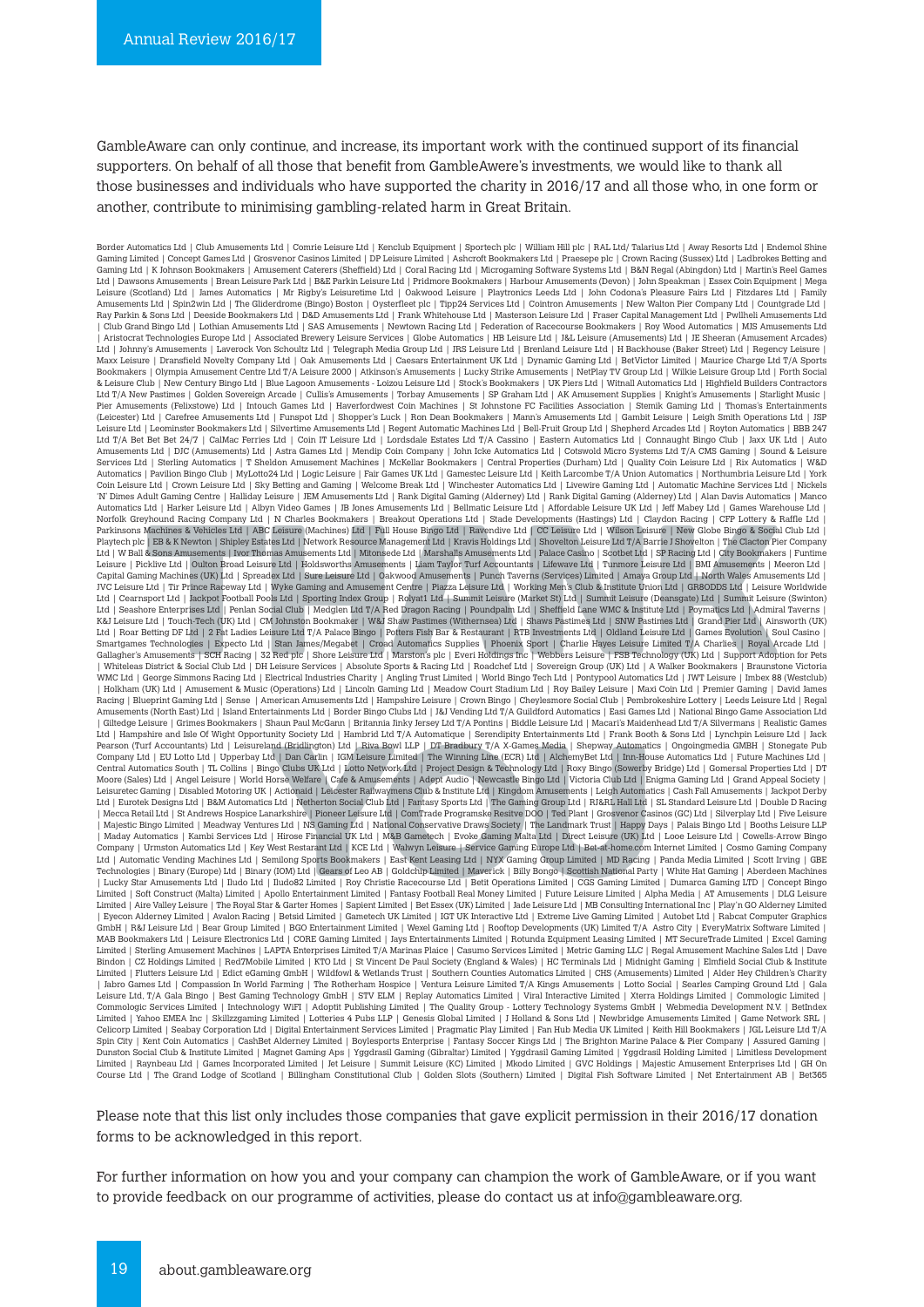## **FUTURE PLANS**

In 2016, GambleAware commissioned the Institute for Public Policy Research (IPPR) to estimate the cost to government associated with those who are problem gamblers in Britain.

Based on the availability of data across six specific interactions with the state, an illustrative estimate for the excess fiscal costs incurred by individuals who are problem gamblers is between £260 million to £1.16 billion per year. IPPR make clear this amount should be taken as the first step along the journey to understanding the total cost to government of problem gambling in Great Britain, and the starting point for future estimates as more data is collected.

On this basis, the costs to society of gambling-related harm – a concept broader than 'problem gambling' – are likely to be significantly higher.

This represents a significant and growing public health issue, which requires a cross-government approach allied to a co-ordinated response at a local level that includes Public Health England, Public Health Scotland and Public Health Wales, the NHS, local health commissioning agencies including the public health community, and other affected government departments at UK and devolved levels. We will continue to work to broaden the range of services and activities we fund, support and will work with in the future. These plans will include general public awareness-raising, education and earlyprevention work, particularly among young people and vulnerable communities, relapse prevention as well as exploring how to support online self-help and mutual aid initiatives.

In particular, our ambition is to increase significantly public awareness of GambleAware, and to ensure that the BeGambleAware.org website becomes a highly effective 'signpost' to support services for all those suffering gambling-related harm.



**Gambling-related harm** – Actively promote gambling-related harm as an important public health issue that requires a cross-government, multi-agency support for an integrated system of treatment and intervention services established at a local level with local authority and non-governmental organisation (NGO) engagement.



**BeGambleAware.org** – A national brand for a national issue, raising public awareness about the nature of gambling, the risks associated and where to go for help and advice from a wide range of services.



**Research** – Build meaningful and sustainable research capacity in universities and other research institutions, and establish an industry-data repository in conjunction with one of the ESRC-funded consumer 'big data' centres.



**Education** – Lead a national multi-media campaign to raise public awareness of risks associated with gambling, and a programme of specific education and harm prevention initiatives directed at particularly vulnerable groups and communities, including children in particular.



**Treatment** – Triple the number of clients that are treated via GambleAware-funded services and identify new approaches, such as the development of mutual aid networks and online self-assessment, as well as collaborating with other services around mental health, to improve accessibility to effective help and advice.